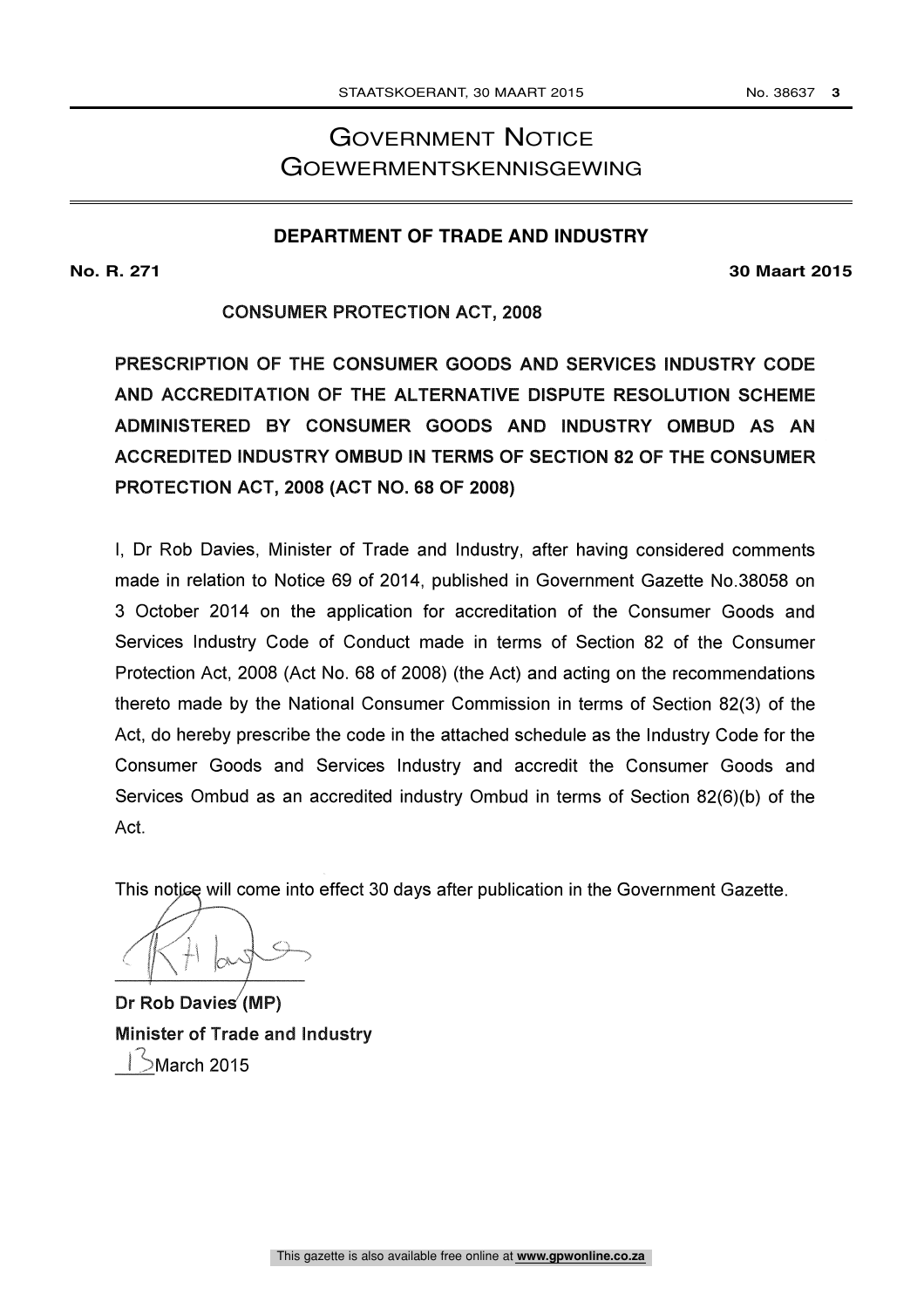# THE CONSUMER GOODS AND SERVICES OMBUD

# THE CONSUMER GOODS AND SERVICES INDUSTRY

# CODE OF CONDUCT

The Consumer Goods and Services Ombud

www.cgso.org.za

Email: info@cgso.co.za

Tel: 0860 000 272 (CPA)

Fax: 086 206 1999

The Consumer Goods and Services Industry Code of Conduct and the Office of the Consumer Goods and Services Ombud are the Industry Code and Ombud Scheme for the Consumer Goods and Services Industry set up in accordance with and accredited in terms of section 82 (6) of the Consumer Protection Act, 2008 (Act No. 68 of 2008).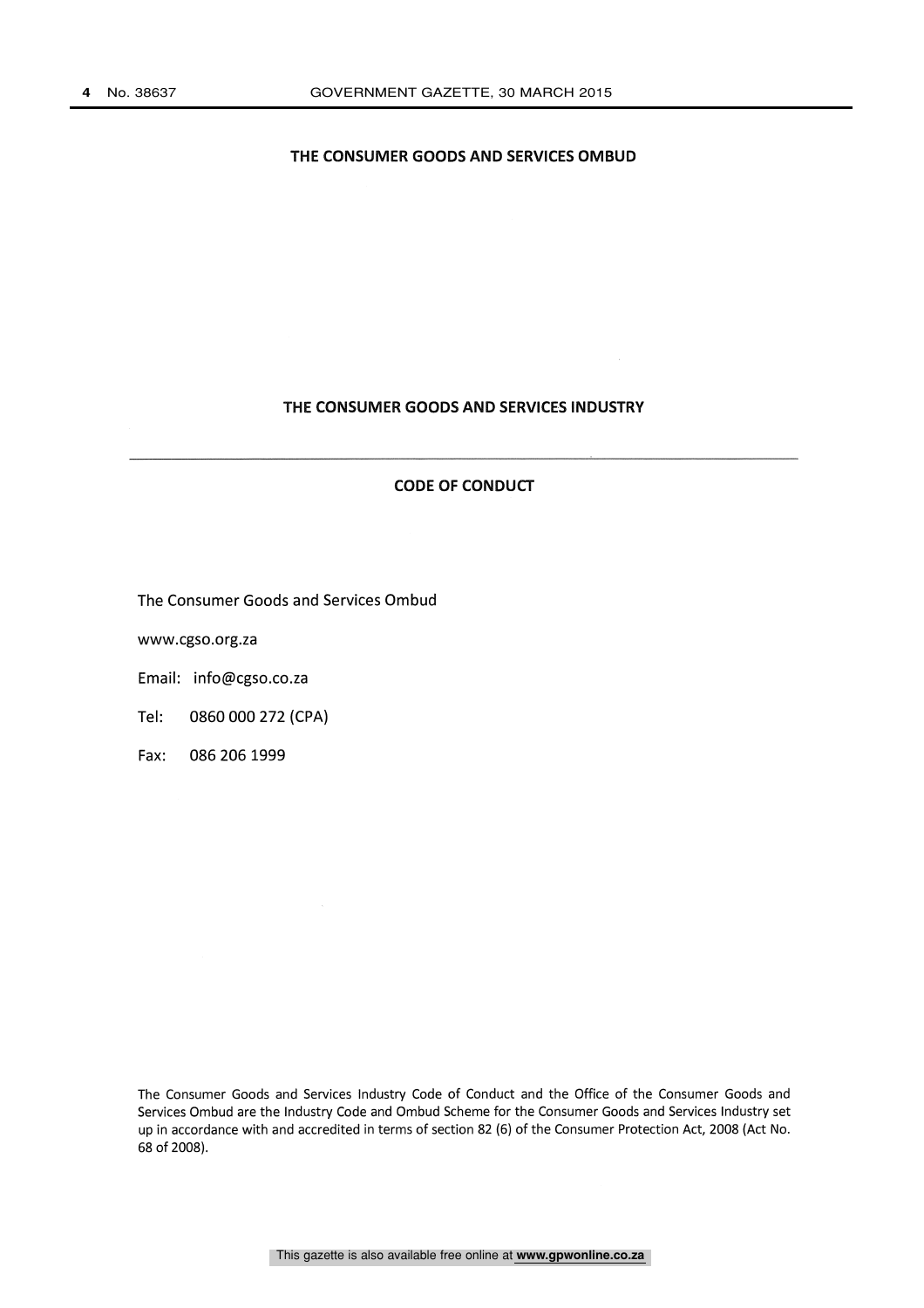# **CONTENTS**

| <b>SECTION A</b>                                                                        |  |
|-----------------------------------------------------------------------------------------|--|
| 1.                                                                                      |  |
| <b>SECTION B</b>                                                                        |  |
| 2.<br>3.<br>4.                                                                          |  |
| <b>SECTION C</b>                                                                        |  |
| 5.                                                                                      |  |
| <b>SECTION D</b>                                                                        |  |
| 6.                                                                                      |  |
| <b>SECTION E</b>                                                                        |  |
| 7.<br>8.<br>9.                                                                          |  |
| <b>SECTION F</b>                                                                        |  |
|                                                                                         |  |
| <b>SECTION G</b>                                                                        |  |
| <b>ANNEXURES:</b>                                                                       |  |
| Annexure A: Matters Relating to the Appointment, Tenure and Powers of the Ombudsman  15 |  |
|                                                                                         |  |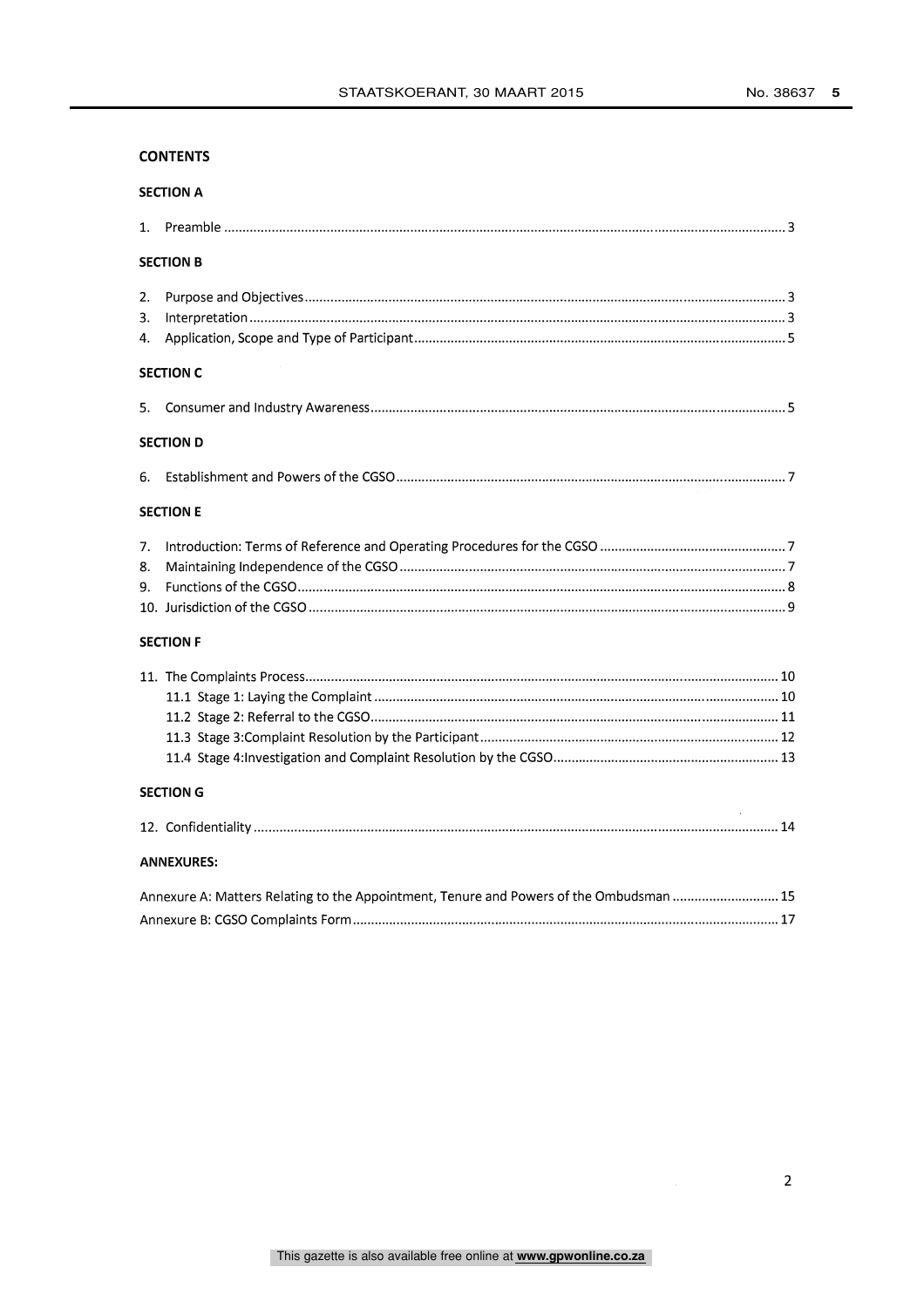#### SECTION A

# 1. PREAMBLE

The Consumer Goods and Services Code of Conduct ("Code") and the office of the Consumer Goods and Services Ombud ("CGSO") are the Industry Code and Ombud Scheme for the Consumer Goods and Services Industry set up in accordance with and accredited in terms of section 82 of the Consumer Protection Act, 2008 (Act No. 68 of 2008) ("CPA").

The Code and the CGSO were established to guide Industry as to what is considered the minimum standards of conduct expected when engaging with Consumers and to assist in resolving Disputes that arise between Consumers and Industry in terms of the CPA.

In light of the Code being recognised under the CPA, the Code shall be enforceable against Consumer Goods and Services Industry Participants.

This Code shall be enforceable by the CGSO in line with the Terms of Reference herein.

A failure to comply with this Code amounts to a contravention of section 82 (8) of the CPA. Any provision of this Code that is inconsistent with the CPA is invalid.

#### SECTION B

## 2. PURPOSE AND OBJECTIVES

- 2.1 The Code for the Industry is an industry code drafted by the Industry.
- 2.2 The Code regulates interaction between Participants conducting business within the Industry and the Consumer, and provides for an alternative Dispute resolution mechanism as described in section 82 (6) of the CPA should there be a Dispute between a Participant and Consumers.
- 2.3 The Purpose of the Code is to:
	- 2.3.1 Raise the standards of good conduct in the Industry without endangering the vitality and growth of business;
	- 2.3.2 Generate growth in the Industry by increasing the level of certainty for all Participants;
	- 2.3.3 Offer guidance to Participants in the Industry as to the implementation of and the compliance with the CPA and what constitutes fair business practices to be followed when operating within the Industry;
	- 2.3.4 Educate Consumers as to their rights and redress available to them should a Participant breach the CPA or the Code; and
	- 2.3.5 Provide for a scheme of alternative dispute resolution as described in section 82 (6) of the CPA.
- 2.4 The Participants within the Industry are required to pursue the objectives as set out in section 3 of the CPA, especially to:
	- 2.4.1 Reduce and ameliorate any disadvantages experienced by Consumers in accessing the supply of any Goods and Services;
	- 2.4.2 Promote fair business practices;
	- 2.4.3 Protect Consumers from:
		- 2.4.3.1 Unconscionable, unfair, unreasonable, unjust or otherwise improper trade practices; and
		- 2.4.3.2 Deceptive, misleading, unfair or fraudulent conduct.
	- 2.4.4 Provide for a consistent, accessible and efficient system of consensual resolution of Disputes arising from consumer transactions.
- 2.5 The Code contains reference to certain principles, practices and legislation and for the purposes of application these need to be referred as to their interpretation and application where quoted in the Code.

# 3. INTERPRETATION

- 3.1 In this Code, unless inconsistent or otherwise indicated by the context, the following words and expressions will have the meanings set out below:
	- 3.1.1 "Business Day" has the meaning given to it in terms of section 2 (6) of the CPA;
	- 3.1.2 "Board" means the Board of the CGSO incorporated under the Companies Act, 2008 (Act No. 71 of 2008) as a not-for-profit company as more fully dealt with in terms of the CGSO's memorandum of incorporation which can be found on the CGSO's website;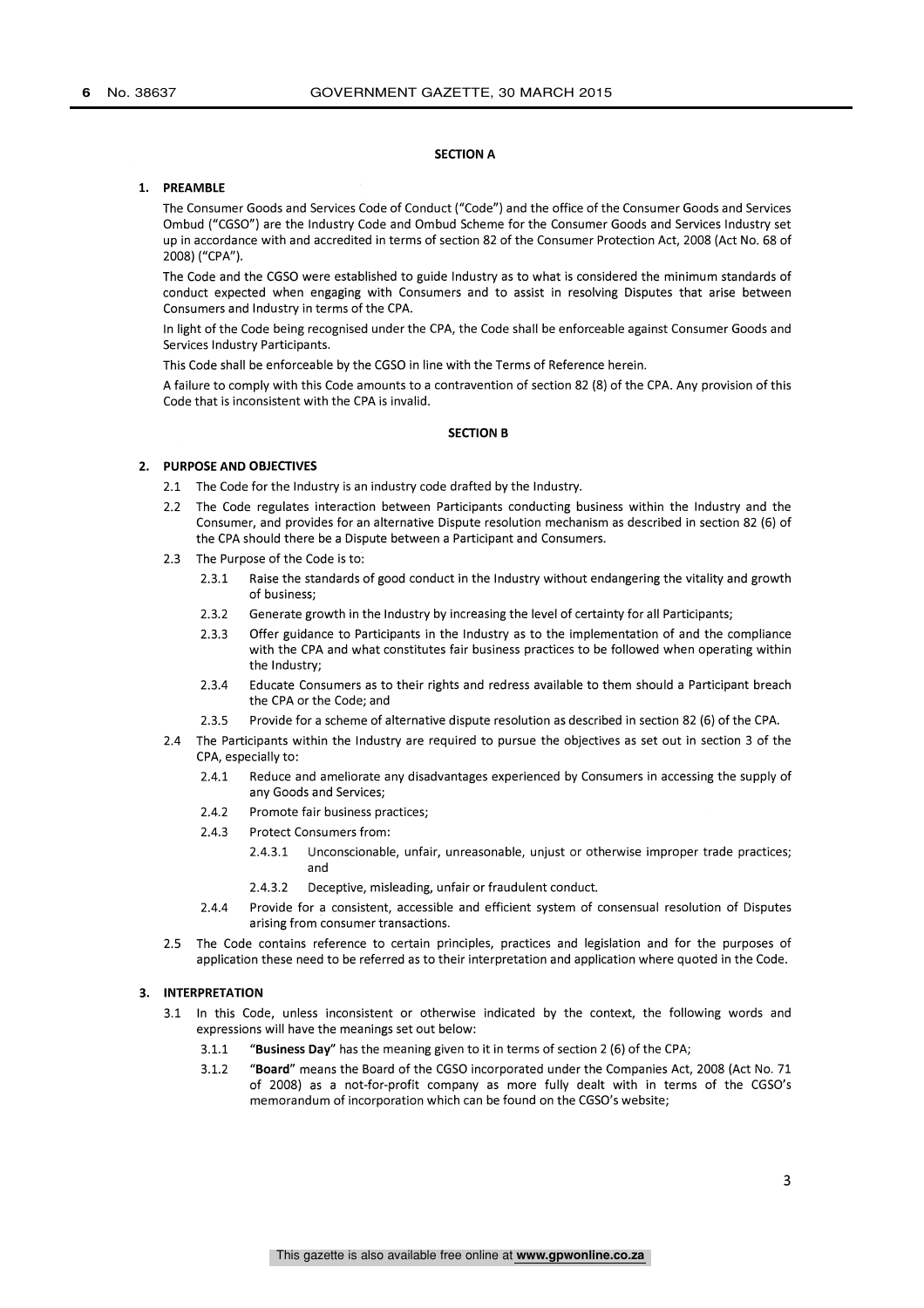- 3.1.3 "CGSO" means the Consumer Goods and Services Ombud, an Ombud Scheme set up in accordance with and accredited in terms of section 82 (6) of the CPA which is enforceable against Participants;
- 3.1.4 "Code" means this accredited Industry Code for the Consumer Goods and Services Industry as amended from time-to-time;
- 3.1.5 "Complainant" means a Consumer or Consumer's representative, including an accredited, recognised Consumer Protection Group referred to in section 78 (1) of the CPA, making a Complaint in respect of any Goods or Services provided by the Participant concerned;
- 3.1.6 "Complaint" means an expression of dissatisfaction made by a Consumer to a Participant related to its Goods and/or Services or the complaints-handling process pursued or alternatively embarked on thus far by the Consumer, the essence of which falls within the ambit of the CPA;
- 3.1.7 "Confidential Information" has the meaning given to it in terms of CPA Regulations, Regulation 43 (1) as published in Government Notice R.293 in Government Gazette 34180 of 1 April, 2011 which includes any information containing or consisting of:
	- 3.1.7.1 trade secrets;
	- 3.1.7.2 financial, commercial, scientific or technical information, if disclosure of the information is likely to cause harm to the commercial or financial interests of a person; or
	- 3.1.7.3 information supplied in confidence by a person, if the disclosure of the information could reasonably be expected to:
		- 3.1.7.3.1 put that person at a disadvantage in contractual or other negotiations; or
		- 3.1.7.3.2 prejudice that person in commercial competition;
- 3.1.8 "Consumer" has the meaning given to it in terms of section 1 of the CPA;
- 3.1.9 "Consumer Goods and Services" means the Goods and Services provided to Consumers by Participants within the Industry
- 3.1.10 "Consumer Goods and Services Industry" means all Participants and/or entities involved in the Supply Chain that provides, markets and/or offers to supply Goods and Services to Consumers, unless excluded in terms of clause 4.4 hereof;
- 3.1.11 "Consumer Goods and Services Ombud" means the office of the Consumer Goods and Services Ombud and shall also be termed "CGSO";
- 3.1.12 "Consumer Goods and Services Ombudsman" means the person who:
	- 3.1.12.1 is appointed and acts in accordance with "Matters Relating to the Appointment, Tenure and Powers of the Ombudsman" as more fully described in Annexure "A" hereto; and
	- 3.1.12.2 is appointed as Ombudsman and the head of the Office of the CGSO from time-to-time by the Board.
- 3.1.13 "CPA" means the Consumer Protection Act, 2008 (Act No. 68 of 2008), the Regulations thereto and any amendments that are effected from time-to-time;
- 3.1.14 "Consumer Protection Group" has the meaning given to it in terms of section 1 of the CPA;
- 3.1.15 "Designated Officer" means a person responsible for the complaint resolution within the Participant's organisation as identified by the Participant and communicated to CGSO;
- 3.1.16 "Dispute" means a disagreement, arising from a Complaint submitted to a Participant in relation to Goods and/or Services provided to a Consumer of that Participant, which have not been resolved by the Parties;
- 3.1.17 "Distributor" has the meaning given to it in terms of section 1 of the CPA;
- 3.1.18 "Facilitate, Facilitation and Facilitated Settlement" means a Dispute resolution method in which the Dispute resolver, being the CGSO, communicates its initial position to the Parties and a settlement is sought through making one or more offers or counter offers;
- 3.1.19 "Goods" has the meaning given to it in terms of section 1 of the CPA;
- 3.1.20 "Importer" has the meaning given to it in terms of section 1 of the CPA;
- 3.1.21 "Industry" means the Consumer Goods and Services Industry as defined in clause 3.1.10 above and shall have the meaning prescribed therein;
- 3.1.22 "Internal Complaints-Handling Process" means a complaints-handling process as adopted by a particular Participant;
- 3.1.23 "Juristic Person" has the meaning given to it in terms of section 1 of the CPA;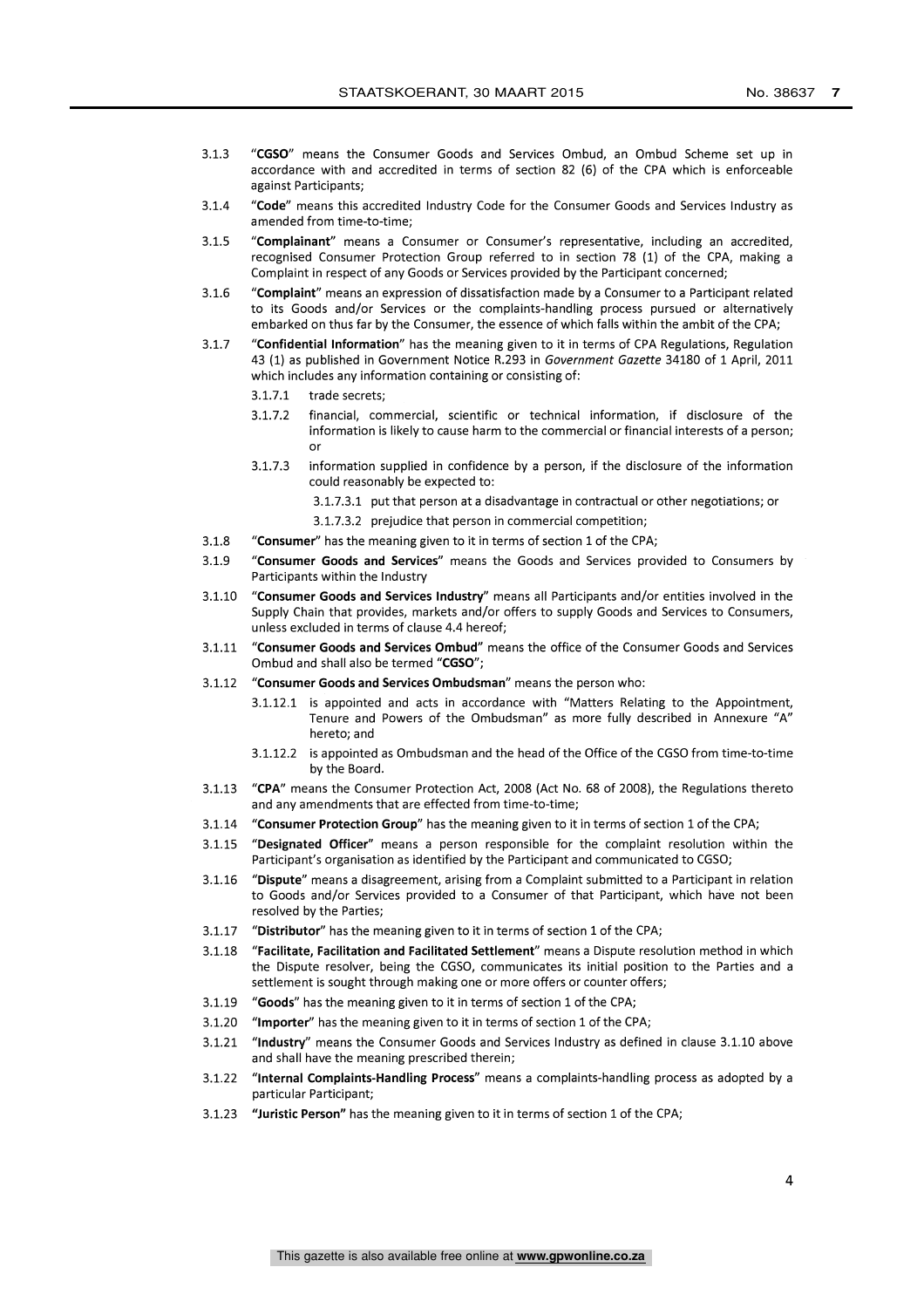- 3.1.24 "Manufacturer" means any Participant that makes, fabricates, or produces any Goods regardless of scale either to a Consumer or any other person operating in the Supply Chain;
- 3.1.25 "Mediation" means the active participation of a Dispute resolver, being the CGSO, intended to assist the Parties to identify the issues, to generate options, to consider alternatives and to endeavour to reach an agreement;
- 3.1.26 "Minister" has the meaning given to it in terms of section 1 of the CPA;
- 3.1.27 "MOI" means the Memorandum of Incorporation, including the schedules attached thereto, as amended from time-to-time, under which the office of the CGSO is established and as published on the CGSO's website;
- 3.1.28 "Ombud with Jurisdiction" has the meaning given to it in terms of section 1 of the CPA;
- 3.1.29 "Participant" means any entity operating within the Industry bound by the Code unless expressly excluded by clause 4.1 hereof;
- 3.1.30 "Parties" means the Consumer and Participant;
- 3.1.31 "Person" includes Juristic Person;
- 3.1.32 "Producer" has the meaning given to it in terms of section 1 of the CPA;
- 3.1.33 "Recommendations" means a Dispute resolution method in which the Parties are given written suggestions on how factual, legal and other issues should be resolved, on possible outcomes and how they can be achieved;
- 3.1.34 "Retailer" has the meaning given to it in terms of section 1 of the CPA;
- 3.1.35 "Service" has the meaning given to it in terms of section 1 of the CPA;
- 3.1.36 "Service Provider" has the meaning given to it in terms of section 1 of the CPA;
- 3.1.37 "Supplier" has the meaning given to it in terms of section 1 of the CPA;
- 3.1.38 "Supply Chain" has the meaning given to it in terms of section 1 of the CPA;
- 3.1.39 "Terms of Reference" shall mean the terms of reference for the CGSO as set out in Section E of this code.
- 3.2 Unless the context clearly indicates otherwise:
	- 3.2.1 all words and expressions will have such meaning as may be given to them in the CPA unless expressly defined or referenced in this Code.
	- 3.2.2 all references to:
		- 3.2.2.1 a singular noun will be deemed to include the plural and vice versa;
		- 3.2.2.2 a masculine gender will be deemed to include the other gender and vice versa;
	- 3.2.3 the provisions of any law will be deemed to include amendments or substitutions thereof that will be effected from time-to-time.
	- 3.2.4 All section headings and arrangements contained in this Code are intended for reference purposes only and will not affect or be taken into account in the interpretation of any of the paragraphs or sections to which they relate.

#### 4 APPLICATION, SCOPE AND TYPE OF PARTICIPANT

- 4.1 The Code applies to all Participants, unless they are regulated elsewhere by other public regulation, a Code prescribed by the Minister in terms of section 82 of the CPA and/or where a complaint falls within the jurisdiction of an Ombud with Jurisdiction, or an Industry Ombud accredited in terms of section 82 (6) of the CPA.
- 4.2 It is mandatory for all Participants above to comply with the provisions of this Code, to register with the CGSO in accordance with the procedures provided on the CGSO website from time-to-time, and contribute towards the funding of the CGSO in accordance with the funding model as set out in clause 6.2 below.
- 4.3 This Code shall not be construed as to diminish a Consumers rights under the CPA or any other law but it shall enhance the Consumers rights to be equivalent to or better than the provisions of the CPA.
- 4.4 This Code excludes: transactions that are not covered by the CPA and/or that are governed by other public regulation; the automotive industry, Electronic Communication Service as defined in section 1 of the Electronic Communications Act, 2005 (Act No. 36 of 2005) and transactions with organs of state or financial institutions.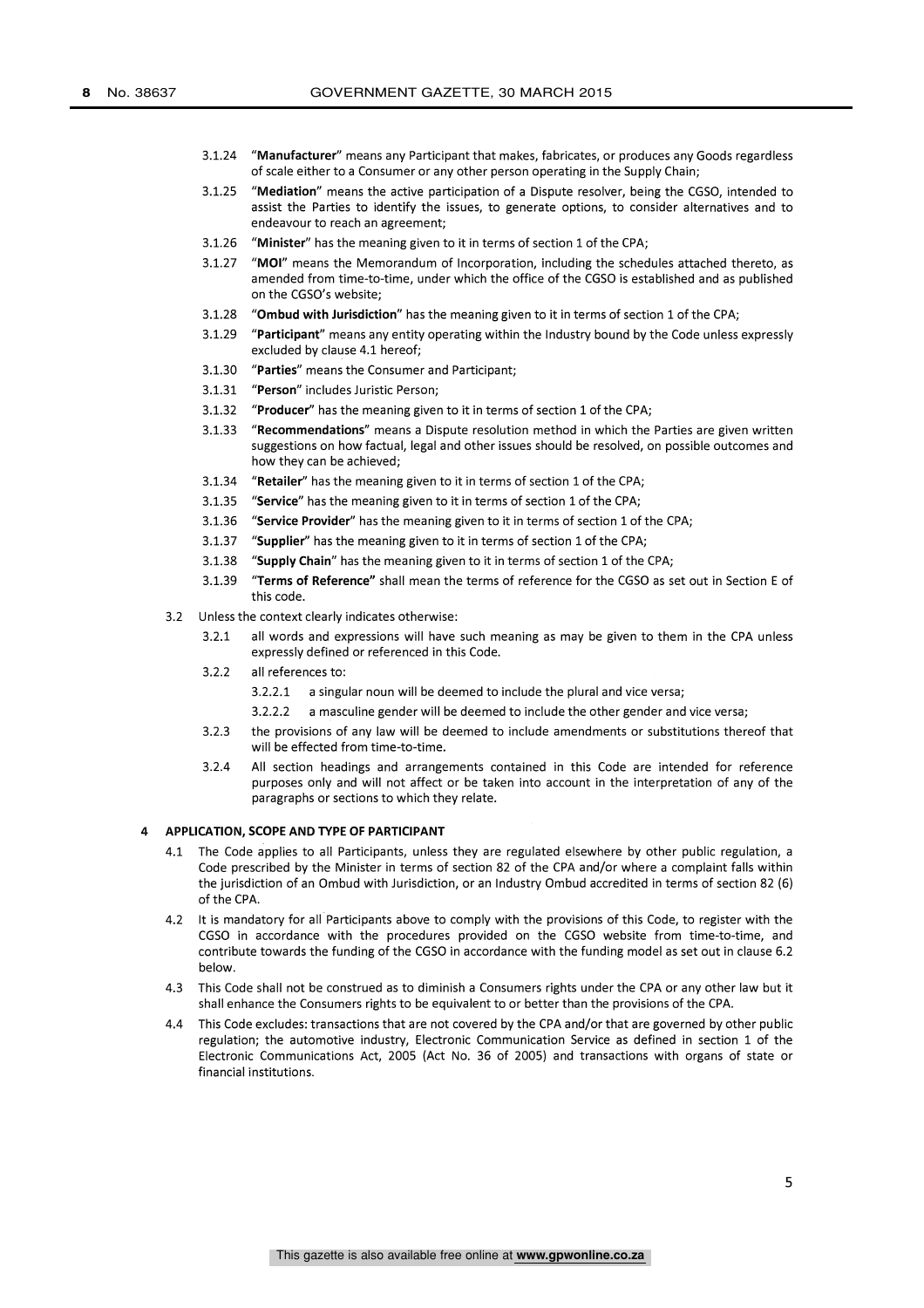#### SECTION C

#### 5. CONSUMER AND INDUSTRY AWARENESS

- 5.1 The Participants under this Code are required to:
	- 5.1.1 Establish an effective Internal Complaints-Handling Process that is accessible and understandable to all Consumers, which process includes but is not limited to:
		- 5.1.1.1 process of internal complaints-handling;
		- 5.1.1.2 design of the internal complaints-handling procedure; and
		- 5.1.1.3 monitoring processes for the internal complaints-handling procedure and effectiveness.
	- 5.1.2 Display prominently on all their trading premises by means of the CGSO decal and on their website, a prescribed notice that states that they are a Participant to this Code and are bound by it.
	- 5.1.3 The prescribed notice must provide Consumers with the contact details of the CGSO and the Participant and/or his staff shall notify the Consumer of their right to refer Complaints to the CGSO in the event that they are unsatisfied with the Participant's Internal Complaints-Handling Process.
	- 5.1.4 Ensure that a copy of this Code and/or summary hereof and their Internal Complaints-Handling Process is made available to any Consumer upon request and/or the Consumers are directed as to where to obtain a copy of the Code and/or their Internal Complaints-Handling Process.
	- 5.1.5 Ensure that the relevant staff and agents in their business have adequate knowledge of the CPA and the Regulations issued thereunder, including the Code and their own Internal Complaints-Handling Process.
	- 5.1.6 Ensure, where possible, that they keep proper records for a minimum of 3 (three) years of the Complaints that are received with the following details captured:
		- 5.1.6.1 details and nature of the complaint;
		- 5.1.6.2 the business unit, division, branch and/or brand that the Complaint is against;
		- 5.1.6.3 the type of Complaint;
		- 5.1.6.4 the number of similar Complaints;
		- 5.1.6.5 details of how the Complaint was resolved;
		- 5.1.6.6 the time taken to deal with the Complaint;
		- 5.1.6.7 the type of remedy provided;
		- 5.1.6.8 details of why the Complaint was not resolved;
		- 5.1.6.9 details of potential remedies offered but not accepted by the Consumer; and
		- 5.1.6.10 recording that a Consumer was referred to the CGSO for assistance in resolving the Complaint if the Complaint remained unresolved.
	- 5.1.7 The data captured in 5.1.6 above shall be used, where possible, to highlight recurring complaints that have arisen and this feedback, where possible, is to be shared with management, staff and Industry in an attempt to continually uphold compliance with the CPA, this Code and Internal Complaint-Handling Process.
	- 5.1.8 Provide, where possible, relevant information reasonably required by CGSO and/or the NCC on any aspect of their business for the purposes of assisting in the resolution of individual Complaints, subject to considerations of confidentiality, as set out under section G of this Code.
	- 5.1.9 Endeavour to resolve Complaints and Disputes in accordance with the law, the spirit and provisions of this Code and the CPA as expressed under section B and with regards to their own Internal Complaints-Handling procedures.
	- 5.1.10 Ensure that they, their staff members and their agents refrain from influencing or attempting to influence or harassing the CGSO, staff of the CGSO or any Consumer.
	- 5.1.11 Co-operate with all reasonable requests made by the CGSO in a timely manner. Any failure to cooperate with the CGSO may be taken into consideration by the NCC and the Tribunal when issuing a compliance notice or proposing or determining an administrative fine.
- 5.2 The CGSO will determine a strategy for fostering awareness of the Code and the contents thereof by way of: information brochures, guidelines and workshops, and guidance regarding compliance particularly aimed at smaller Participants as agreed to and as can reasonably be funded from time-to-time by the CGSO, which includes the following: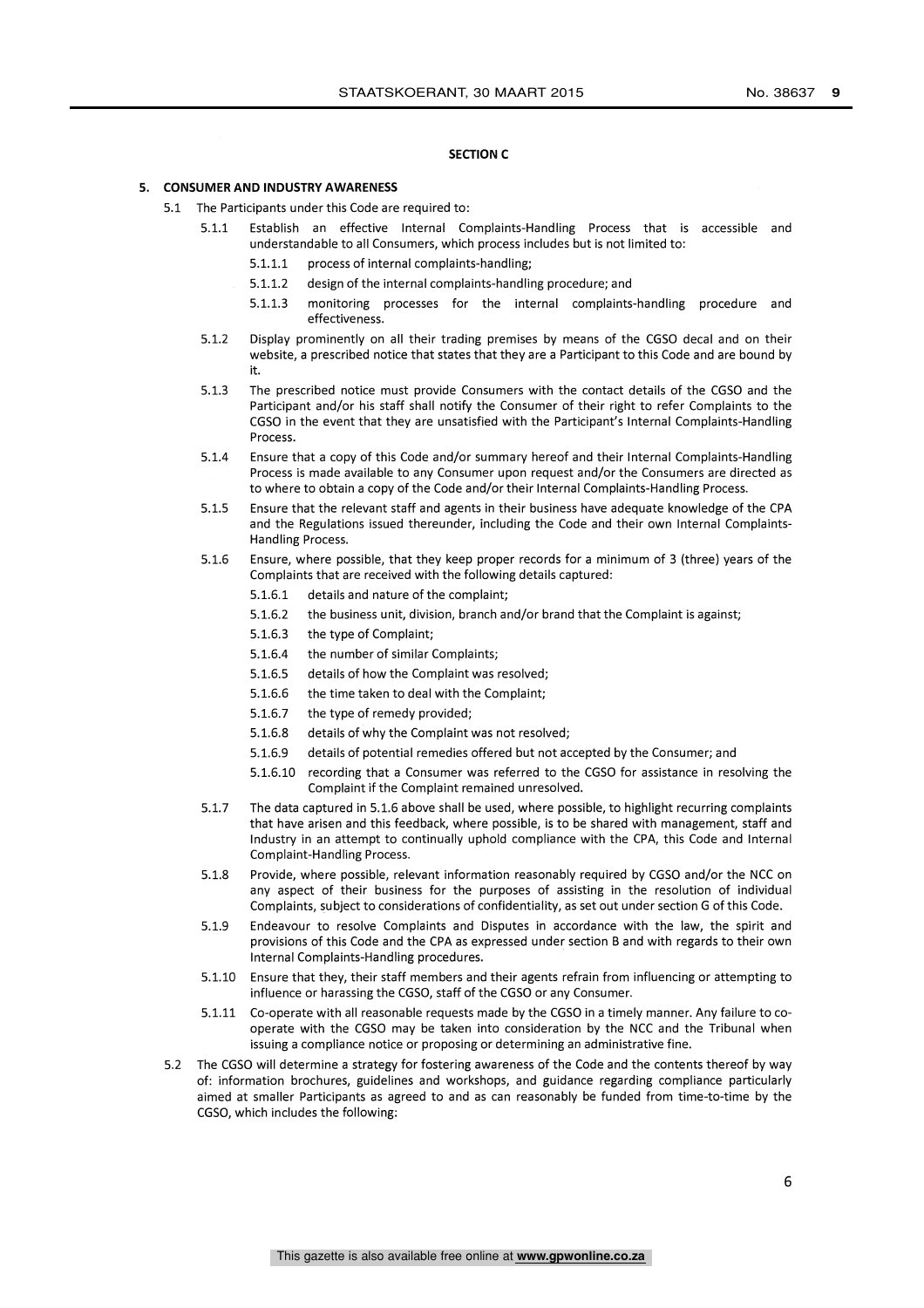- 5.2.1 information brochures, guidelines and workshops;
- 5.2.2 the display of the Code on the CGSO website and other social networking sites;
- 5.2.3 the publication of relevant matters on the CGSO website;
- 5.2.4 the facilitation of induction workshops for new employees in the Industry, on the principles and procedures contained in the Code; and
- 5.2.5 partnering with the Provisional Consumer Protection Authorities and other relevant bodies on awareness campaigns.
- 5.3 The CGSO will produce annual reports on the implementation and application of the Code. These reports will be made available to all interested parties, including but not limited to Participants, Consumers, the NCC and the Minister.
- 5.4 Performance indicators will be developed with reference to the criteria in 5.1.6 and 5.3 above and implemented as a means of measuring the Code's effectiveness.
- 5.5 The application of the Code will be reviewed annually by the Board to ensure that the standards of the Code meet identified objectives and consumer expectations. The review report will be made available to the NCC and the Minister, and be made available on the CGSO website.

#### SECTION D

## 6. **ESTABLISHMENT AND POWERS OF THE CGSO**

- 6.1 The CGSO shall adhere to the Terms of Reference of this Code.
- 6.2 Sustainable Funding Model:
	- 6.2.1 Participants shall contribute to the funding of the operations of the CGSO by means of the payment of a joining fee and an annual levy and (if necessary) a special levy, as shall be determined from time-to-time by the Board of the CGSO.
	- 6.2.2 In determining the joining fee, annual levy and special levy, the Board may have regard to the relative market share of the Participants, the anticipated number of complaints to be dealt with by the CGSO annually and the costs of operating the CGSO.
	- 6.2.3 With reasonable notice to the Participants, a special levy may be raised when deemed necessary by the Board to provide for unanticipated expenditure incurred by the CGSO due to increased caseloads or any other reason acceptable to the Board.
	- 6.2.4 The Board shall from time-to-time determine the scale of fees to be charged to any entity which falls outside of the CGSO's jurisdiction and with which the CGSO has entered into an agreement to render dispute resolution services.
	- 6.2.5 The mechanisms for calculating the fees and levies and the current level of fees and levies for Participants shall be published on the CGSO website.
	- 6.2.6 The CGSO shall be entitled to take legal action to recover any outstanding fees or levies owed by a Participant.
- 6.3 Complaints-Handling Procedure
	- 6.3.1 The Ombudsman shall ensure an ethical complaints-handling, as outlined in section F below.

### SECTION E

# 7. INTRODUCTION: TERMS OF REFERENCE AND OPERATING PROCEDURE FOR THE CGSO

- 7.1 The terms of reference seek to establish the appropriate operating procedures so as to meet the objects of the preamble of the Code.
- 7.2 These operating procedures are aimed at:
	- 7.2.1 describing the manner in which the CGSO operates;
	- 7.2.2 assisting staff members of the CGSO to carry out their duties; and
	- 7.2.3 ensuring that Complaints are dealt with, both timeously, consistently and effectively.
- 7.3 The CGSO may enter into an agreement with any person for the performance of any specific act or function or the rendering of specific services in resolving a Dispute or carrying out its functions.

## 8. MAINTAINING THE INDEPENDENCE OF THE CGSO

- 8.1 The CGSO may assist in resolving any Disputes arising within the Industry.
- 8.2 The CGSO is controlled by the Board. The Board is appointed in accordance with the provisions of the MOI and the composition of the Board shall be in terms of the MOl.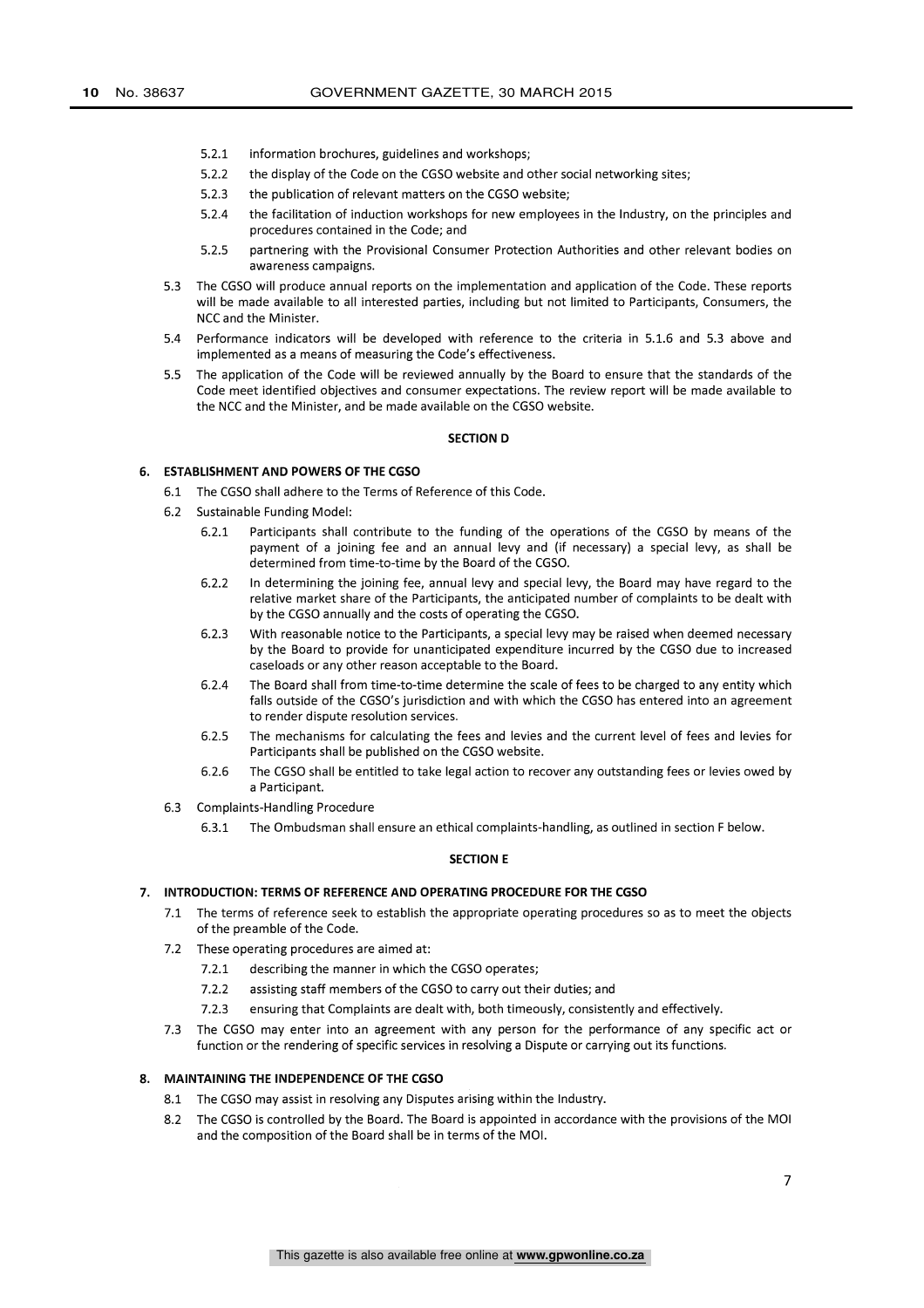- 8.3 The Ombudsman shall act independently and objectively in resolving Disputes. The Ombudsman enjoys security of tenure and can only be dismissed in accordance with fair administrative procedures, as provided for in the Promotion of Administrative Justice Act, 2000 (Act No. 3 of 2000), on the grounds of incompetence, gross misconduct, or inability to effectively carry out his or her duties.
- 8.4 The independence of the CGSO and the Ombudsman is further assured by the fact that the Ombudsman and employees of the CGSO are:
	- 8.4.1 entirely responsible for the handling and determination of complaints;
	- 8.4.2 accountable only to the Board; and
	- 8.4.3 adequately resourced to carry out their respective functions.
- 8.5 The CGSO shall:
	- 8.5.1 act honestly, independently and objectively;
	- 8.5.2 have regard to fairness, justice, equity and the provisions of the CPA and the Code;
	- 8.5.3 balance the rights of the Consumers on the one hand and the rights of the Participant and Industry on the other hand;
	- 8.5.4 avoid discriminating against anyone on the grounds contemplated in section 9 (3) of the Constitution of the Republic of South Africa, 1996 (Act No. 108 of 1996) and section 8 of the CPA; and
	- 8.5.5 take reasonable steps to accommodate the needs of persons with disabilities and to eliminate obstacles that may unfairly limit or restrict persons with disabilities from using the services of the CGSO.
- 8.6 The criteria to be used in resolving Disputes includes:
	- 8.6.1 the law, especially the CPA and the Code (in all cases where there is a conflict between the interpretation of the CPA and the Code, the CPA shall prevail);
	- 8.6.2 applicable industry codes, guidelines; and
	- 8.6.3 fairness in all circumstances.

## 9. FUNCTIONS OF THE CGSO

- 9.1 The CGSO's functions include the following:
	- 9.1.1 upon receipt of a Complaint, investigating and evaluating alleged contraventions of the Code;
	- 9.1.2 attempting to facilitate a settlement between the Parties;
	- 9.1.3 making a recommendation as to how the Dispute should be settled by the Parties;
	- 9.1.4 at the request of a Party to a Dispute, recording the resolution of a Dispute in the form of an order in terms of section 70 (3) (a) of the CPA;
	- 9.1.5 at the request and at the costs of the Parties to a Dispute, submitting the order to the Tribunal or High Court to be made a consent order, in terms of section 70 (3) (b) of the CPA;
	- 9.1.6 with the consent of a Complainant, including in the consent order an award of damages to the Complainant in terms of section 70 (4) of the CPA;
	- 9.1.7 terminating the process by notice to the Parties in terms of section 70 (2) of the CPA;
	- 9.1.8 educating the general public, Consumers, Participants, staff of Participants and any other interested parties regarding the existence of the CGSO, its procedures, where and how to lay a Complaint, the relevant time period, the resources available and how to obtain feedback on the status of the Complaint and providing all necessary assistance to the Parties;
	- 9.1.9 providing access to information in accordance with the Promotion of Access to Information Act, 2000 (Act No. 2 of 2000); and
	- 9.1.10 striving for continual improvement of the complaints-handling process and the quality of the service provided by the office, by amongst other things, regularly testing the levels of satisfaction of Complainants with the complaints-handling process.
- 9.2 In particular, the CGSO shall:
	- 9.2.1 receive and deal with Complaints and Disputes free of charge;
	- 9.2.2 determine whether or not a complaint falls within the CGSO's jurisdiction;
	- 9.2.3 decline to deal with or discontinue dealing with those matters:
		- 9.2.3.1 that do not fall within the CGSO's jurisdiction; or
		- 9.2.3.2 in which the Complainant has failed to respond to requests from the CGSO for information or comments within the time reasonably stipulated by the CGSO; or
		- 9.2.3.3 that are trivial, frivolous or vexatious; or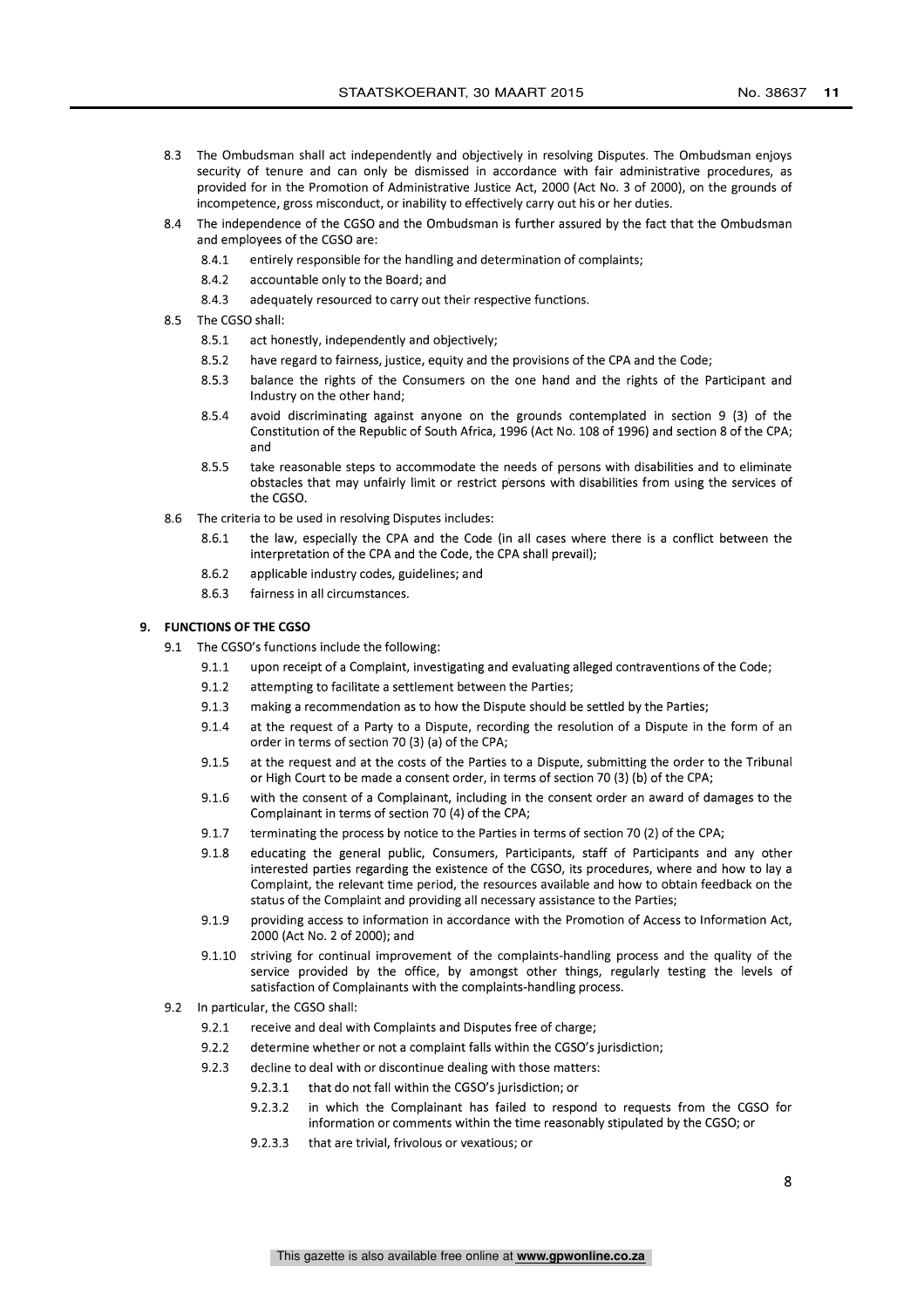- 9.2.3.4 in which the Complaint does not allege any facts which, if true, would constitute grounds for a remedy under the Code or CPA; or
- 9.2.3.5 and terminate the process by notice to the parties.
- 9.2.4 refer Complaints that would more appropriately be dealt with by another body to that body;
- 9.2.5 explore any reasonable prospect of resolving a Complaint by a Facilitated Settlement acceptable to both Parties and, where appropriate, make a suggestion or Recommendation to the Parties regarding how the matter should be settled;
- 9.2.6 request a Participant or his agent involved in a Complaint or Dispute to provide any relevant information to the CGSO, which in the view of the CGSO relates to that Complaint and its necessary resolution;
- 9.2.7 set and on good cause shown extend time limits relating to any issues involved in attempting to resolve the Dispute after giving due regard to any objection from either of the Parties and to the urgency of the matter and to any other relevant circumstances;
- 9.2.8 inform Complainants of further options available to them, if their Complaints are not resolved following the assistance provided by the CGSO;
- 9.2.9 report any non-compliance with the CPA or the Code by a Participant to the NCC, in order for it to investigate the allegations;
- 9.2.10 report any attempts to influence or harass the Ombudsman or the staff of the CGSO or any Consumer by a Participant to the NCC;
- 9.2.11 compile an annual report within 6 (six) months of the close of its financial year regarding the operations and effectiveness of the CGSO and make the report available to stakeholders, including the NCC, through the CGSO website and other suitable means. This report must include data regarding:
	- 9.2.11.1 Complaint type;
	- 9.2.11.2 business complained about;
	- 9.2.11.3 the type and frequency of the Complaint;
	- 9.2.11.4 how the Complaint was resolved;
	- 9.2.11.5 time taken to deal with Complaints;
	- 9.2.11.6 type of sanction(s) imposed; and
	- 9.2.11.7 financial statements and audit reports.
- 9.2.12 collect data about the cause of the Complaints, identify systematic and recurring problems which Participants need to address; make recommendations to Participants as to how to deal with these recurring problems and identify ways of increasing compliance;
- 9.2.13 produce annual reports on the operations and effectiveness of the Code, which shall be made readily available to all stakeholders and interested Parties. The reports should provide important feedback for management and staff within the Industry or continually improve compliance with the CPA;
- 9.2.14 address each Complaint in an equitable, objective and unbiased manner through the complaintshandling process;
- 9.2.15 engage the services of an interpreter for Consumers who may require such assistance as and when required;
- 9.2.16 classify and analyse all Complaints in order to identify systematic, recurring and single incidents and trends;
- 9.2.17 develop internal rules, forms and procedures that are not in conflict with the provisions of the Code or CPA.

### 10. THE JURISDICTION OF THE CGSO

- 10.1 Eligible Complainants
	- 10.1.1 Subject to 10.3 below, the CGSO may consider a Complaint brought by or on behalf of a Consumer who is:
		- 10.1.1.1 a private individual; or
		- 10.1.1.2 a juristic person.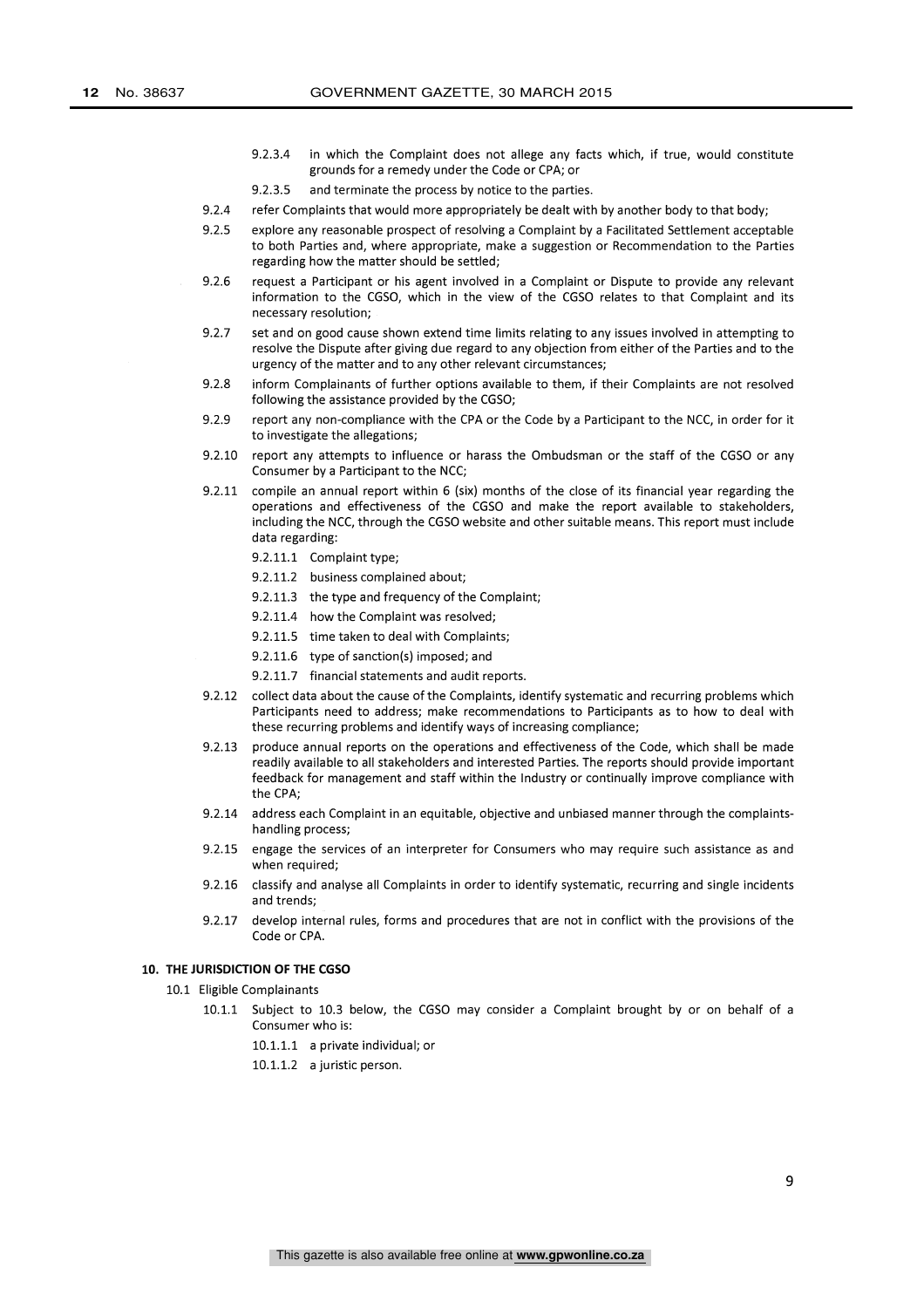- 10.2 The CGSO can deal with:
	- 10.2.1 Disputes arising in terms of the Code between Complainants on the one hand and Participants on the other hand; and/or
	- 10.2.2 Complaints concerning alleged contraventions of the CPA or the Code.
- 10.3 Limits to the CGSO's jurisdiction
	- 10.3.1 Amounts Involved: In line with the threshold (limit) determined by the Minister under section 5  $(2)$   $(b)$  of the CPA, the CGSO may not consider a Complaint or Dispute that relates to a Juristic Person as a Consumer whose asset value or annual turnover equals or exceeds the threshold amount determined from time-to-time by the Minister in terms of section 6 (1) of the CPA.
	- 10.3.2 Time Limit: The CGSO may not consider a Complaint or Dispute that relates to an act or omission which occurred before 1 April 2011 or in any event more than 3 (three) years prior to the date when the Complaint was lodged with the CGSO in order to ensure that such claims do not become prescribed by law. The period of 3 (three) years commences on the date on which the Complainant became aware or ought reasonably to have become aware of such occurrence, whichever occurs first. If the Complaint or Dispute is older than two years, the CGSO should advise the Complainant of the danger of it prescribing.
	- 10.3.3 Other Processes: After a preliminary assessment of the Complaint, or Dispute, or at any stage during the process that any of the factors referred to below become apparent, the CGSO shall not further consider a Complaint or Dispute that in the opinion of the Ombudsman:
		- 10.3.3.1 falls within the jurisdiction of any other Ombud with Jurisdiction as per its enabling legislation; or
		- 10.3.3.2 is based on the same event and facts as any matter which is, was, or becomes, the subject of any proceedings in any court, tribunal or regulatory body or any Ombud with Jurisdiction of any jurisdiction, unless the CGSO has considered it appropriate to intervene and is not prohibited from doing so under any law; or
		- 10.3.3.3 could more appropriately be dealt with by the police, a court of law, by any regulatory body or through any other dispute resolution process.
	- 10.3.4 Excluded: After a preliminary assessment of the Complaint or Dispute, or at any stage during the process that any of the factors referred to below becomes apparent, the CGSO shall not further consider a Complaint or Dispute that in the opinion of the Ombudsman:
		- 10.3.4.1 is being pursued in an unreasonable, frivolous, vexatious, offensive, threatening or abusive manner or if the Complainant fails to co-operate with the process;
		- 10.3.4.2 does not allege any facts which, if true, would constitute grounds for a remedy under the Code or CPA;
		- 10.3.4.3 is lacking in substantive merit;
		- 10.3.4.4 has been substantially dealt with by the CGSO;
		- 10.3.4.5 is based on the same events and facts as any matter which is, was or becomes, the subject of any proceedings in any court or other independent dispute-resolving body;
		- 10.3.4.6 is under consideration by a legal practitioner on behalf of a Consumer, whether or not with a view to institute legal proceedings, unless the Ombudsman determines that the involvement of a legal practitioner is appropriate in the circumstances.
	- 10.3.5 Termination by the Complainant: A Complainant may at any time terminate the CGSO's handling of the Complaint and resort to litigation or another dispute resolution process by withdrawing the Complaint in writing to the CGSO.

### SECTION F

### 11. THE COMPLAINTS PROCESS

# STAGE 1: LAYING THE COMPLAINT

- 11.1 Referral to Participant:
	- 11.1.1 Refer Complaint: A Complainant may first refer the matter in Dispute to the Participant to be dealt with, in accordance with the Participant's Internal Complaints-Handling Process. Should the Consumer initiate his or her Complaint at the CGSO, without having referred it to the Participant first, the CGSO shall refer the Consumer back to the Participant.
	- 11.1.2 Time Limits for Logging the Complaint: The Complainant must refer the Complaint to the Participant as soon as practically possible after the Complainant has become aware of it as contemplated in clause 10.3.2 above.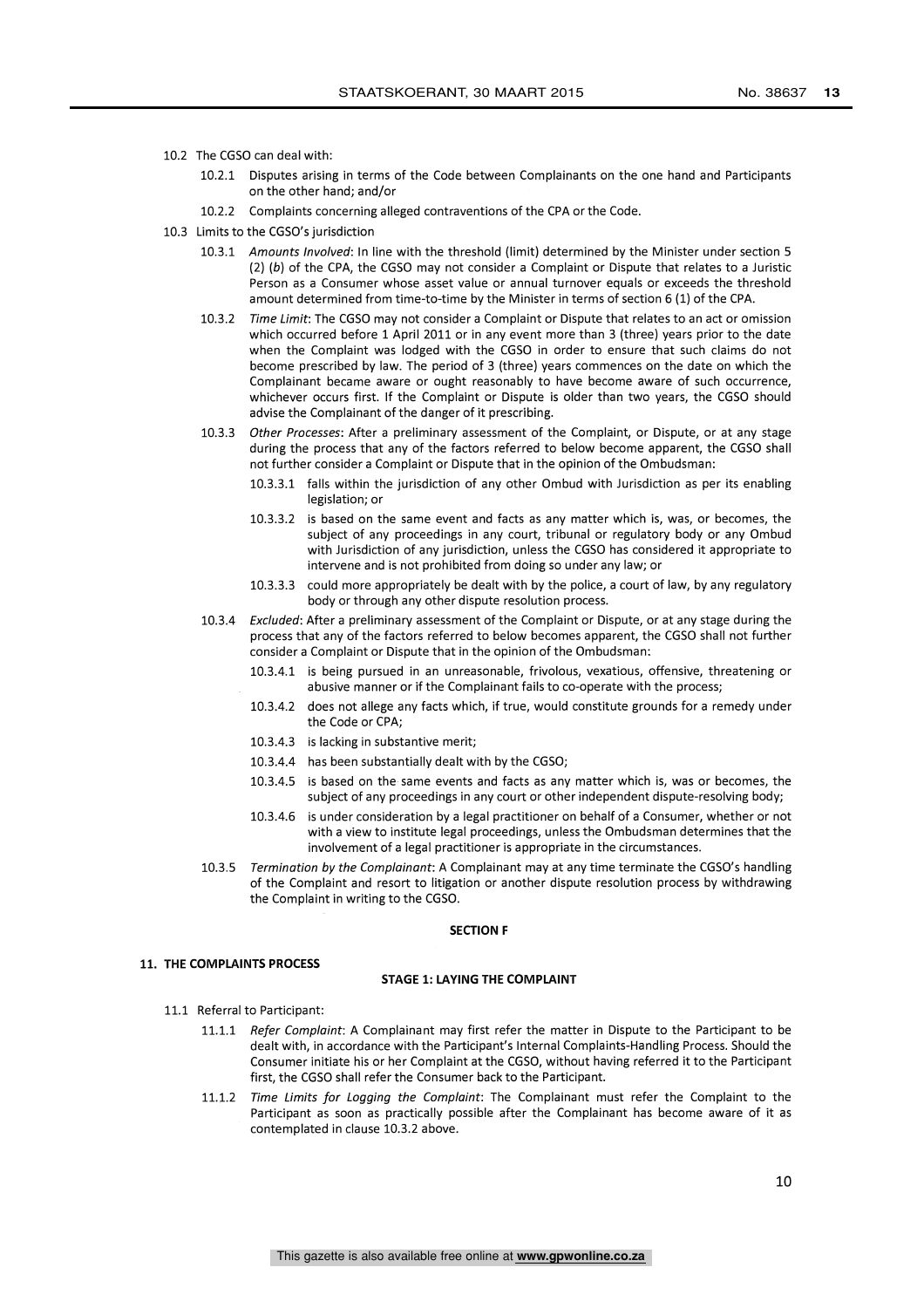#### STAGE 2: REFERRAL TO THE OFFICE OF THE CONSUMER GOODS AND SERVICES OMBUD

- 11.2 Complaining to the CGSO:
	- 11.2.1 Referral to CGSO: A Complainant who referred a Complaint to the Participant concerned, and who is dissatisfied with the manner in which the Participant is dealing with it, or how it has been dealt with, or the outcomes thereof, may, if a matter is not resolved by the Participant within 15 Business Days or such extended period as agreed between the Parties, refer the Complaint to the CGSO within a reasonable time in the form or format as presented in Annexure "B" or such other form or format adopted by CGSO from time-to-time, by calling its call centre on 0860 000 272 or by such other means acceptable to the CGSO. The Complaint form may be submitted by hand, mail, fax, email or in any other format acceptable to the CGSO at the following addresses:
		- 11.2.1.1 Physical Address: Association House, Bond Street Business Park, cnr Bond Street and Kent Avenue, Ferndale, Randburg; or
		- 11.2.1.2 PO Box 168, Randburg, 2125; or
		- 11.2.1.3 Fax: 086 206 1999; or
		- 11.2.1.4 Email: info@cgso.org.za
	- 11.2.2 Time Limits for Complaining: The Complainant must refer the Complaint to the CGSO as soon as is reasonably possible and within the time limits specified in clause 10.3.2
	- 11.2.3 Acceptance of Complaint: The Complaint with the supporting information shall be recorded and issued a unique identifiable code. The recordal should identify the remedy sought by the Complainant and any other information necessary for the effective handling of the Complaint. Receipt of each Complaint shall be acknowledged within 2 (two) business days either via email, fax or telephone call to the Complainant.
	- 11.2.4 Initial Assessment of the Complaint: After receipt, each Complaint shall be initially assessed to ascertain whether it falls within the jurisdiction of the CGSO. It will also be assessed in terms of severity, safety implications, complexity, impact and the need and the possibility of immediate action.
	- 11.2.5 Time Limits of Complaint Resolution: The CGSO shall make every effort to resolve all Complaints within 60 (sixty) business days of receipt by it, failing which it will refer the Complaint to the NCC or motivate to the NCC for an extension of this time limit.
	- 11.2.6 Tracking the Complaint: The Complaint shall be tracked from the time of receipt through the entire process until the matter has either been finalised by the CGSO, or the Consumer has been referred to the NCC or elsewhere. An up-to-date status report shall be made available to the Complainant upon request and at regular intervals, at least at the time of pre-set deadlines.
	- 11.2.7 Processing of Complaint: Referral:
		- 11.2.7.1 When the CGSO receives a Complaint that does not fall within the CGSO's jurisdiction, the CGSO shall decide which other body (including the NCC), if any, would be best able to assist the Complainant and shall inform the Complainant either by fax, telephone or email.
		- 11.2.7.2 The discretion to refer the Complaint to alternative bodies vests in the CGSO. If it decides to do so, the CGSO will give the Complainant a copy of the referral letter which it sends to such alternative body. Once the decision has been made to refer the Complaint, it must be referred to the relevant body within 2 (two) Business Days of it being received by the CGSO.
		- 11.2.7.3 If the Complaint is one that appears to fall within the CGSO's jurisdiction and the Complainant has not taken the matter up directly with the Participant as a first step in trying to resolve the matter, the CGSO will advise the Complainant to refer the matter to the Participant to give the Participant the opportunity to resolve the Complaint. Alternatively, the CGSO may directly refer the matter to the Participant with the permission of the Complainant;
		- 11.2.7.4 The CGSO may refer a Complainant to either the Retailer or Manufacturer, or both, as the CGSO deems appropriate in the circumstances.
		- 11.2.7.5 Any Complainant who is advised to refer the matter to the Participant will also be informed that he or she can again approach the CGSO, if the Complaint is not resolved to the satisfaction of the Complainant within 15 (fifteen) Business Days or such extended period as agreed between the Parties.
		- 11.2.7.6 If it would, in the CGSO's opinion, with particular reference to section 3 (1) (b) of the CPA (vulnerable consumers), cause a Complainant undue hardship or inconvenience to refer to the Participant before obtaining the CGSO's assistance, the CGSO may deal with the Complaint as if the Complainant has approached the Participant.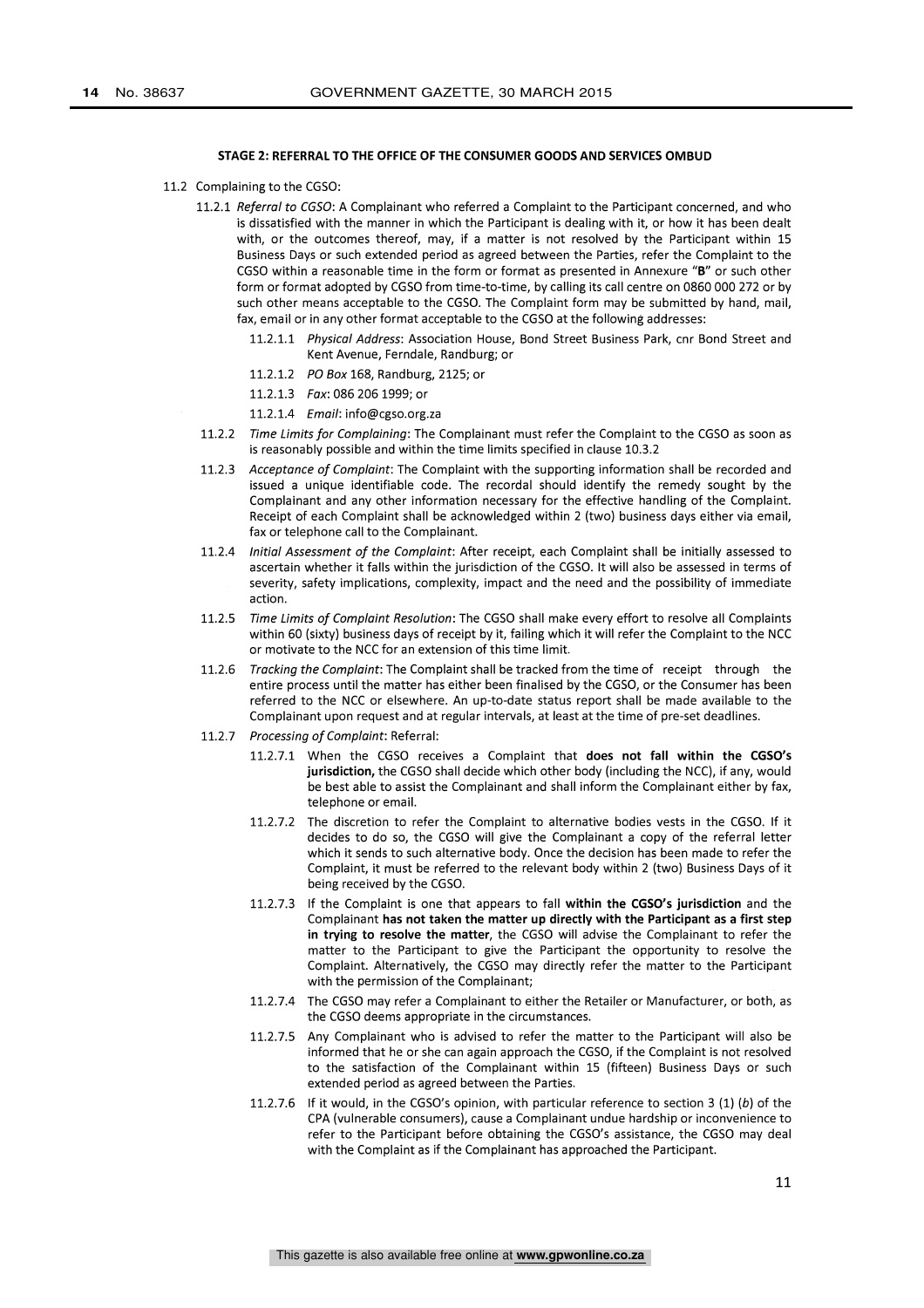- 11.2.7.7 If the Complaint is one that appears to fall within the CGSO's jurisdiction and the Complainant has already taken up the matter with the Participant, the CGSO shall inform the Designated Officer, in writing, that a Complaint has been lodged with the CGSO and that the Participant shall have 15 (fifteen) Business Days from receipt of the communication to investigate and attempt to resolve the Dispute with the Complainant or to provide the CGSO with its reasons for repudiating the Complaint. The Participant may upon request and at the discretion of the CGSO, be permitted additional time to resolve the matter.
- 11.2.7.8 The CGSO will provide the Participant concerned with full details of the Complaint, including copies of the relevant documentation submitted to CGSO, to the extent the CGSO considers it necessary, by fax or email.
- 11.2.7.9 The Participant must acknowledge receipt of the notification within 2 (two) Business Days and may do so by letter delivered by hand, fax or email.

# STAGE 3: COMPLAINT RESOLUTION BY THE PARTICIPANT

- 11.3 Intervention by the Participant:
	- 11.3.1 If a Complainant is referred to a Participant by the CGSO in terms of clause 11.2.7.6 above, the Participant shall:
		- 11.3.1.1 contact the Complainant to clarify any issue, to ascertain the essence of the Complaint and to attempt to settle the Complaint to the reasonable satisfaction of the Complainant;
		- 11.3.1.2 if able to resolve the Complaint, provide CGSO with reasonable proof that the Complaint has been settled and that any undertaking made by the Participant has been complied with;
		- 11.3.1.3 undertake any investigation that is necessary; the level of investigation shall be commensurate with the seriousness, frequency of occurrence and severity of the Complaint;
		- 11.3.1.4 if the Participant is unable to resolve the Complaint referred to it by the CGSO in terms of clause 11.2.7.6 it shall provide the CGSO with a report outlining the investigation that it undertook and the reasons that the matter was not resolved and its reasons for repudiating the Complaint;
		- 11.3.1.5 if the participant fails to provide the report referred to in 11.3.1.4, this shall not prevent the CGSO from making a Recommendation based only on the information before it;
		- 11.3.1.6 if the CGSO is of the view that the Participant has provided the assistance sought by the Complainant or provided an acceptable explanation for its conduct complained of, the CGSO may inform the Complainant and Participant of this fact and indicate that the file will be closed unless the Complainant challenges the view, or provides new information to CGSO within 10 (ten) Business Days;
		- 11.3.1.7 during the times set in terms of clause 11.2.7.6 above, the CGSO may facilitate a settlement between the Participant and the Complainant if the CGSO considers that it would be appropriate and helpful to do so.
		- 11.3.1.8 When dealing with Complaints, the Participant should make readily available to customers, complainants and other interested parties information concerning the Internal Complaint-Handling Process, including the CGSO's brochures and the member's pamphlets, or electric-based information. Such information should be provided in plain language and, so far as it is reasonable, in formats accessible to all, so that no complainants are disadvantaged. The following are examples of such information:
			- where Complaints can be made;
			- how Complaints can be made;
			- the Complaints process.
		- 11.3.1.9 If the Participant is not able to resolve the matter within 15 (fifteen) Business Days or such extended period as agreed between the Parties, the Participant shall advise the Complainant of the right to refer the matter to the CGSO and provide the Complainant with the CGSO's contact details.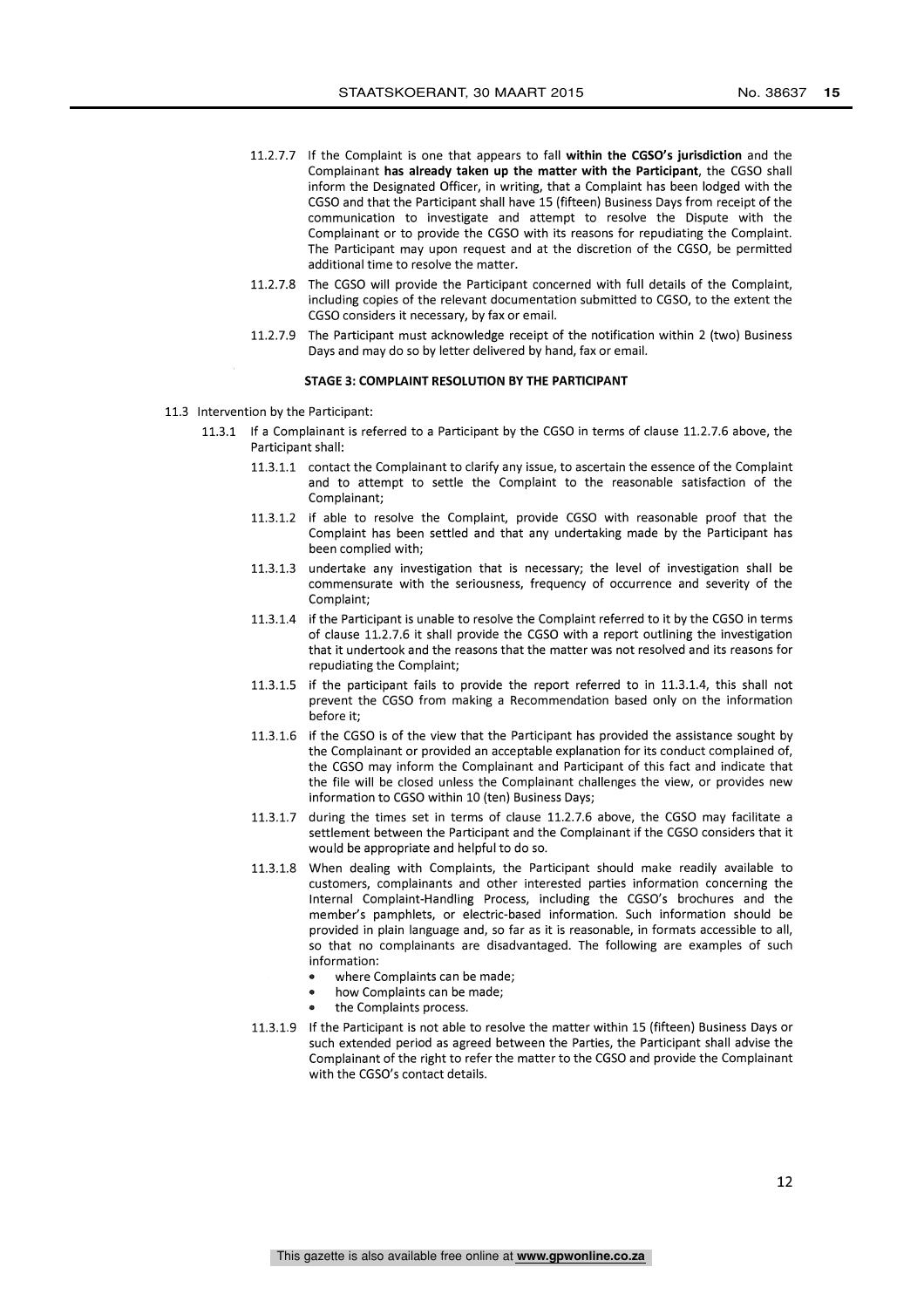#### STAGE 4: INVESTIGATION AND COMPLAINT RESOLUTION BY THE CGSO

- 11.4 Investigation by the CGSO:
	- 11.4.1 The CGSO may, if it decides that it requires these for the purpose of arriving at the resolution of a matter:
		- 11.4.1.1 require the Designated Official of the Participant to provide it with records of the transaction or process that gave rise to the Dispute, including:
			- 11.4.1.1.1 sales records (including recorded transactions);
			- 11.4.1.1.2 advertising copy;
			- 11.4.1.1.3 inspection or repair records.
		- 11.4.1.2 require, the Designated Officer of a Participant to provide it with a statement from any technical, legal, sales, marketing, complaints-handling and other personnel working on behalf of the Participant, as appropriate to the Complaint;
		- 11.4.1.3 require comment or clarification from either the Complainant or the Participant (both Retailer and Manufacturer if considered appropriate) on any other matter, including information provided by the other Party;
		- 11.4.1.4 require the Complainant or Participant, whichever is appropriate, to provide it with the Goods to which the Complaint or Dispute relates for inspection or testing, if the Goods are still available;
		- 11.4.1.5 the CGSO may consult any person it considers suitably qualified to assist it in resolving the Complaint;
		- 11.4.1.6 the Complainant or the Participant must make every effort to comply with the requests made by the Ombudsman with 10 (ten) Business Days, unless good cause can be shown.
- 11.5 Facilitation by the CGSO:
	- 11.5.1 The CGSO may, in order to settle a Complaint speedily, make an assessment of its merits without doing an investigation and suggest to the Parties how the matter should be settled.
	- 11.5.2 The CGSO may, after collecting relevant records and information, form an initial view on the matter with respect to the Participant's potential liability and the remedies, if any, it believes the Complainant is entitled to. The possible outcomes include:
		- 11.5.2.1 resolving the matter as requested by the Complainant;
		- 11.5.2.2 providing some but not all of the remedies requested; or
		- 11.5.2.3 providing none of the remedies requested and advising the Complainant of other options available to the Complainant.
	- 11.5.3 The CGSO shall communicate its view to the Participant and to the Complainant as soon as the decision is taken and invite their responses;
	- 11.5.4 The Participant and the Complainant must advise the CGSO within 10 (ten) Business Days of receiving the said communication as to whether they accept the terms of the recommendation or not;
	- 11.5.5 If the matter is resolved as a result of both Parties to the Dispute accepting the CGSO's proposed resolution, or acquiring the CGSO's assistance in arriving at a mutually acceptable compromise settlement, the resolution must be recorded and carried out. The CGSO may at the request of the Parties to a Dispute record the resolution of the Dispute in the form of an order in terms of section 70 (3)  $(a)$  of the CPA;
	- 11.5.6 If a resolution is not agreed upon at this stage, the CGSO shall inform the Parties of further options available to them, including a Recommendation by the Ombudsman.
- 11.6 Mediation by the CGSO:
	- 11.6.1 The CGSO may, without doing an investigation, in its discretion, mediate any matter that the Ombudsman believes is appropriate for mediation, taking into consideration the wishes of the Parties and the nature of the Complaint. The involvement of legal representatives shall not be permitted except at the discretion of the mediator.
- 11.7 Recommendation by Ombudsman:
	- 11.7.1 The Ombudsman may, in any case where a matter has not been settled through Mediation or Facilitation, make a written recommendation setting out how the matter should be resolved and the reasons for the Recommendation. Where the matter has been referred to both the Retailer and Manufacturer, the Recommendation should state which of the two, if either, the Ombudsman consider to be liable;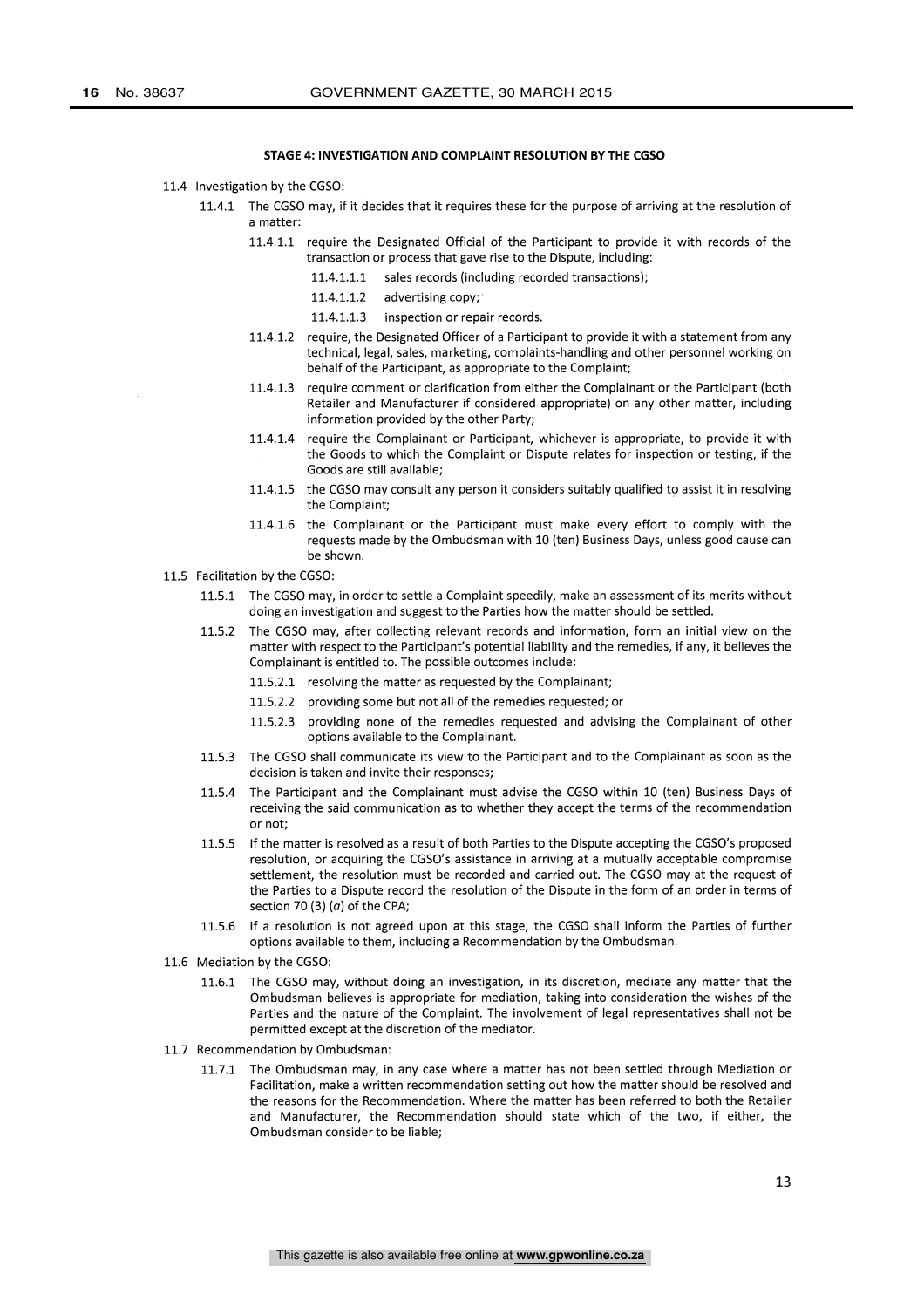- 11.7.2 Prior to making a Recommendation and subject to the considerations of Confidentiality, the Ombudsman shall, to the extent considered appropriate, permit each of the Parties to comment on the information provided to the CGSO by the other during the investigation, Mediation or Facilitation stage;
- 11.7.3 The Participant and the Complainant must advise the Ombudsman in writing within 10 (ten) Business Days from receiving the Recommendation whether they accept the terms of the recommendation or not;
- 11.7.4 Neither a Complainant nor Participant shall be bound to accept a Recommendation made by the Ombudsman, but if a Participant does not accept a Recommendation that has been accepted by the Complainant, the number of those cases and those details thereof that the Ombudsman considers appropriate shall be published in the CGSO's annual report and by other means that the Ombudsman considers appropriate;
- 11.7.5 If the Complainant rejects the Recommendation or fails to respond within the time limit set in 11.7.3, the Recommendation will fall away and the file may be closed;
- 11.7.6 If the matter is resolved as a result of both Parties to the Dispute accepting the Ombudsman's Recommendation, the CGSO may, at the request of the Parties to the Dispute, record the resolution of the Dispute in the form of an order in terms of section 70 (3)(a) of the CPA;
- 11.7.7 If both Parties accept the terms of the Recommendation, they must comply with its provisions within the period of time prescribed in the Recommendation. If either Party fails to comply, the CGSO shall inform the Parties of further options available to them, including a referral to the NCC or Tribunal, and the recording of the resolution of the Dispute in the form of an order and having made an order of court or the institution of legal proceedings, both of the last two mentioned options are at the Parties' own expense;
- 11.7.8 If a resolution is not agreed upon at this stage or if a Party fails to comply, the CGSO shall inform the Parties of the further options available to them, including a referral to the NCC and the institution of legal proceedings at the Parties' own expense, if so advised.

#### SECTION G

# 12. CONFIDENTIALITY

- 12.1 Subject to any other law, personally identifiable information shall be kept confidential by the CGSO and be protected, except to the extent that it is necessary to provide it to a Party for the sole purpose of resolving a Dispute, or unless disclosure is required by law, or consent for disclosure is obtained from the Party concerned.
- 12.2 If any Party to a Complaint supplies information to the CGSO and requests, in writing, that it be treated as Confidential Information, the CGSO shall determine whether the information should be treated as Confidential Information.
- 12.3 If the CGSO determines that the information should be treated as Confidential Information, the CGSO may nevertheless use the information to reach a decision adverse to the Party to whom the Confidential Information was denied.
- 12.4 If the CGSO determines the information should not be treated as Confidential Information, the CGSO shall inform the disclosing Party that the CGSO is not entitled to use the information to reach a decision adverse to the Party to whom the Confidential Information is denied, unless the objecting Party consents to that information being provided to the other Party.
- 12.5 Subject to the other provisions of this clause, as far as it is practical and at the sole discretion of the CGSO, all documentation should be provided to both Parties to a Dispute, provided that the CGSO may provide Parties with written notice indicating that the documents or information are available on request.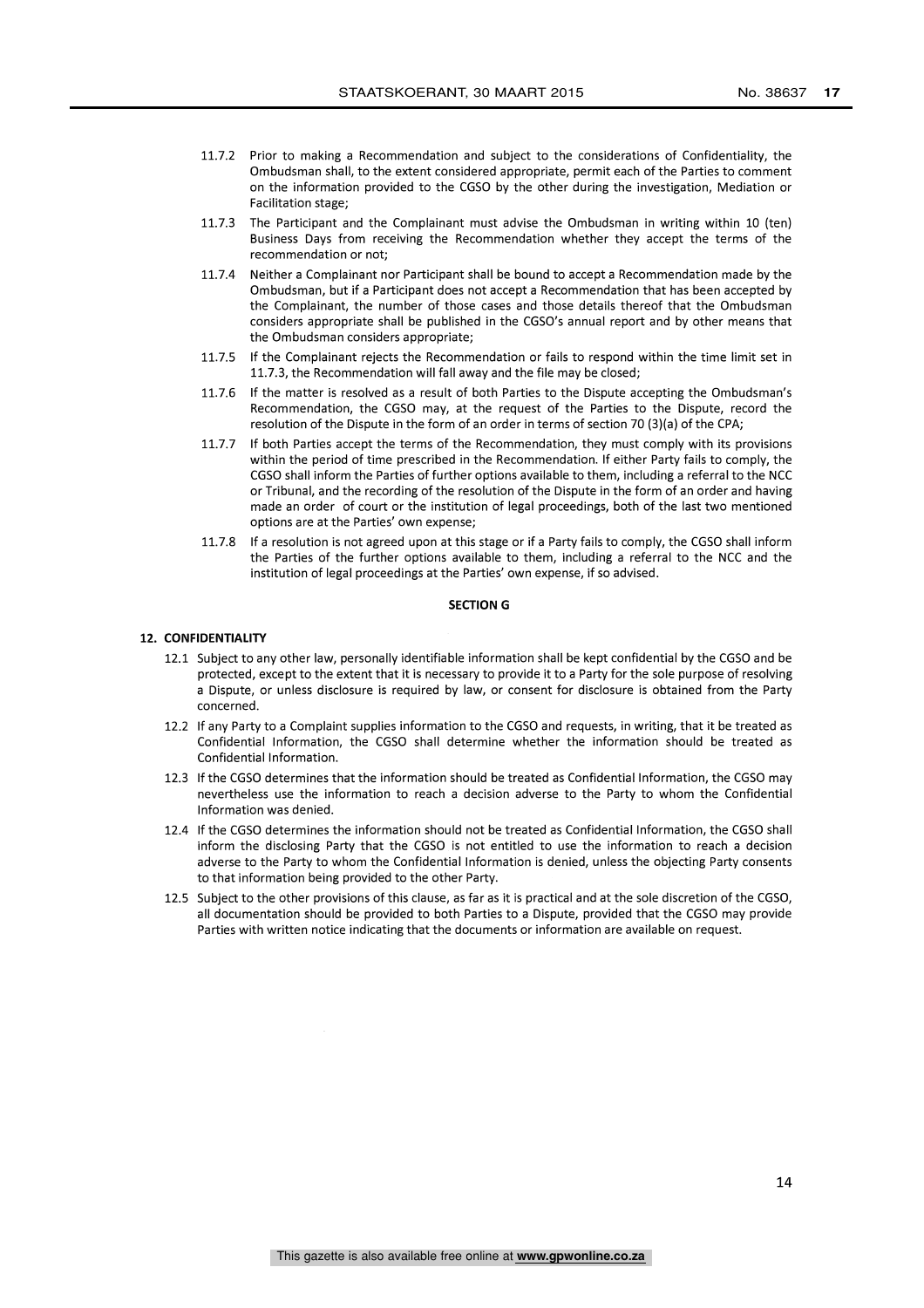#### Annexure A

#### MATTERS RELATING TO THE APPOINTMENT, TENURE AND POWERS OF THE OMBUDSMAN

#### 1. APPOINTMENT OF THE OMBUDSMAN

- 1.1 The Board will appoint the Ombudsman whom is expected to have the following personal qualities, qualifications, skills or expertise to be eligible for appointment:
	- 1.1.1 be independent;
	- 1.1.2 be fit and proper person;
	- 1.1.3 demonstrate high levels of competency, capability and financial soundness;
	- 1.1.4 have sound leadership qualities;
	- 1.1.5 be able to manage and lead a service-driven organisation;
	- 1.1.6 have at least 10 (ten) years of experience in a senior executive role relating to alternative dispute resolution or an ombudsman office; or
	- 1.1.7 be legally qualified and be admitted as an Attorney or Advocate; or
	- 1.1.8 be qualified and experienced in economics, commerce and industry and public affairs.
- 1.2 No person who has been employed by a Participant within a 3 (three) year period prior to applying for the post of Ombudsman, may be appointed.
- 1.3 No person who has any direct or indirect business interest in any Participant may be appointed as Ombudsman.
- 1.4 The Process for the appointment of the Ombudsman shall be conducted in an open and transparent manner.
	- 1.4.1 The Board shall appoint a special sub-committee for the Ombudsman's recruitment process. This sub-committee will be called the "Recruitment Committee". The Recruitment Committee shall consist of the chairperson of the board, one Industry representative, one consumer body representative and one association representative.
	- 1.4.2 The Recruitment Committee shall advertise the position of Ombudsman at least two times in at least two national newspapers. A short list of the most suitable candidates will be compiled and such candidates will be interviewed by the Recruitment Committee. Once the Recruitment Committee has made a decision on the most suitable candidate it shall submit a fully motivated written recommendation in this regard to the Board. The Board will make their final decision on the appointment of the candidate by way of a majority vote.
	- 1.4.3 The Ombudsman will be required to sign an employment contract stating the terms of his or her employment and same will be subject to an annual performance review.
- 1.5 The Ombudsman will be appointed for a fixed period of 3 (three) years. Once this 3 (three) year term has ended, the Ombudsman will be eligible for reappointment for a further 3 (three) years by majority vote of the Board. Should the Board decide to extend the Ombudsman's term for a further 3 (three) years, then no formal recruitment and application process needs to be followed. The decision as to whether or not to reappoint the Ombudsman must be communicated in writing to the Ombudsman at least 1 (one) year prior to the term of his or her office ending.
- 1.6 The Ombudsman may only be dismissed in accordance with the provisions of clause 8.3 of the Code.
- 1.7 Any decision to dismiss the Ombudsman must be taken by majority vote of the Board and the dismissal procedure must comply with clause 8.3 of the Code.
- 1.8 The Ombudsman will declare in writing to the Board should there be any actual or perceived conflict of interest which may exist or arise after or at the time of his or her appointment. This will include, but not be limited to, instances where an immediate family member such as parent, sibling or children of the Ombudsman are in the permanent employ of, or have business interests in a Participant.
- 1.9 There shall at all times be 1 (one) Ombudsman. If requested by the Ombudsman, the Board shall be entitled to appoint a deputy Ombudsman. The appointment and election of the deputy Ombudsman will take place by majority vote of the Board.
- 1.10 The Ombudsman may resign by giving 60 (sixty) days' written notice to the Board.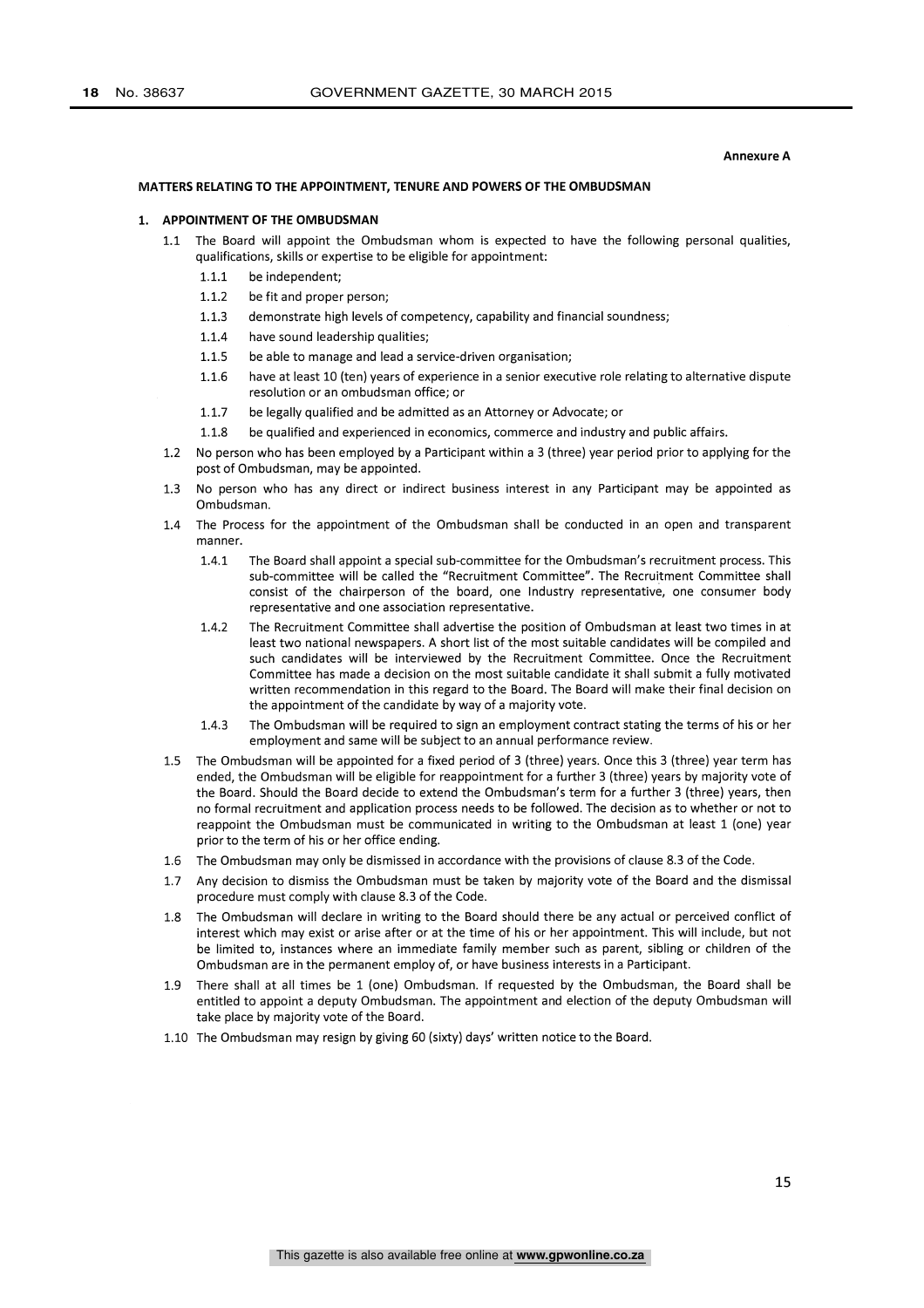### 2. POWERS OF THE OMBUDSMAN

- 2.1 The Ombudsman is vested with the authority to bind the CGSO and only the Ombudsman is vested with the authority to make Recommendations relating to Complaints and Disputes.
- 2.2 The Ombudsman shall have the overall responsibility for the conduct of the day-to-day administration and business of the CGSO. In this regard the Ombudsman shall appoint employees and determine their terms and conditions of employment. The Ombudsman shall do anything that is necessary and expedient for the running of the CGSO, including issuing guidelines for the implementation and application of rules.
- 2.3 The Ombudsman shall be vested with the power to do what is necessary to give effect to the primary objectives of the CGSO. These powers will be exercised in accordance with the Terms of Reference and procedures determined by the Board and approved by the Minister. More particularly to:
	- 2.3.1 prepare and submit to the Board an annual report detailing the activities and finances of the CGSO for the year under review;
	- 2.3.2 prepare and submit reports to the Board on current matters and activities;
	- 2.3.3 promote and publicise the services provided by the CGSO through the media and consumer bodies;
	- 2.3.4 identify and bring to the attention of the Participants undesirable practices to which a Participant might be a party, and to report to the Board such matters where the Participant is unable or unwilling to take remedial action;
	- 2.3.5 appoint personnel to ensure the efficient management of complaints;
	- 2.3.6 enter into agreements of purchase and sale and letting and hiring of property reasonably required for the purpose of the functioning of the CGSO;
	- 2.3.7 open bank and other accounts necessary for the CGSO to perform its functions;
	- 2.3.8 make recommendations to the Board for any necessary amendments to the Code and MOI of the CGSO.
		- 2.3.8.1 any amendments to the Code as accepted the Board shall be forwarded to the NCC, to enable it to act in terms of section 82 (5) (c) of the CPA.

### 3. THE OMBUDSMAN STAFF

The CGSO's staff members and any other persons conducting alternative dispute resolution on its behalf should ideally have, appropriate to the subject matter of the complaint and the level of the CGSO process at which they are rendering the service:

- 3.1 qualifications and experience in law, commerce, industry and dispute resolution;
- 3.2 knowledge of the technical aspects of the goods and services provided in the Industry or access to technical assistance or expertise in this regard; and
- 3.3 an understanding of the CPA.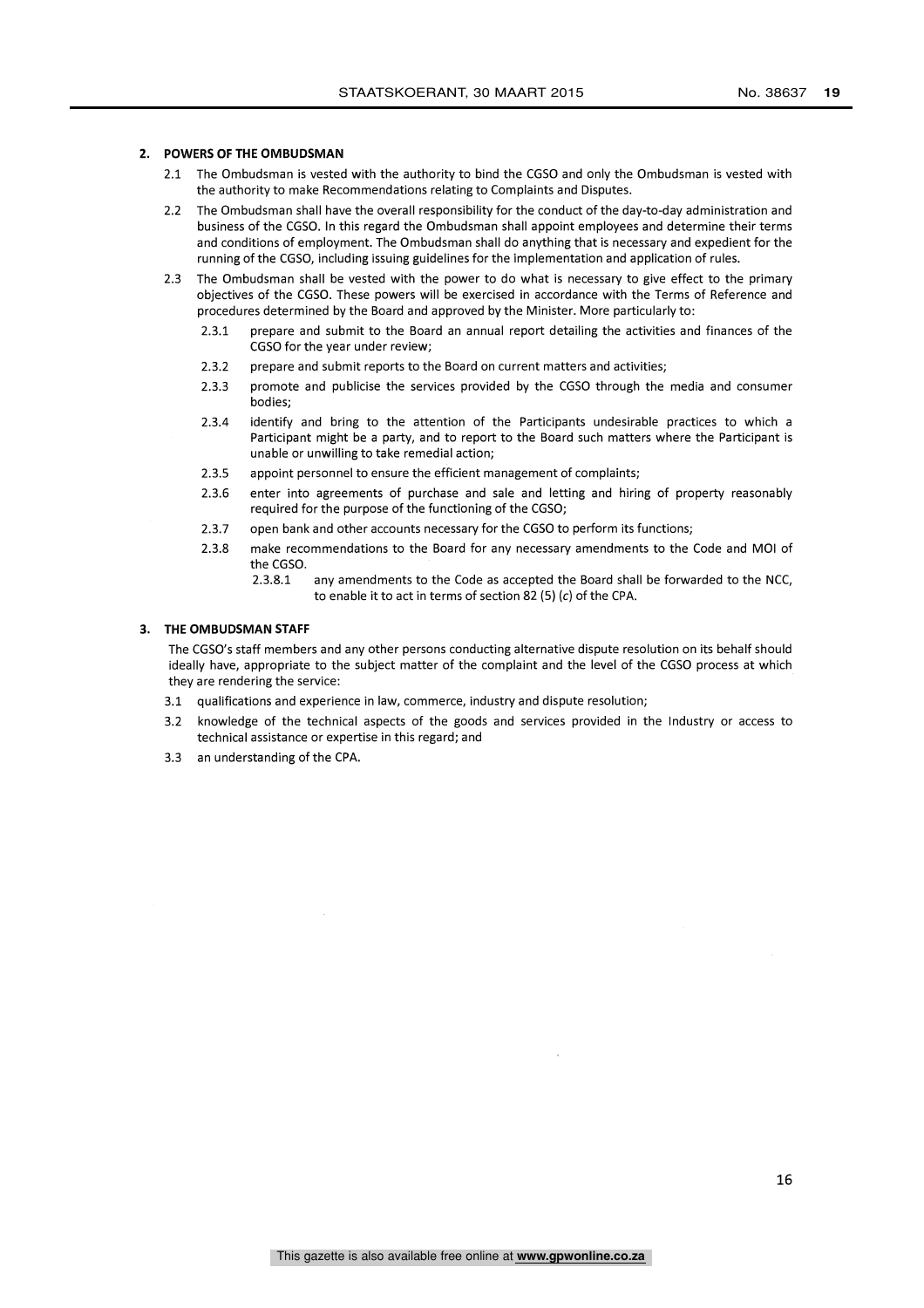## Annexure B

# **CGSO COMPLAINTS FORM**

# IF YOU REQUIRE ASSISTANCE IN COMPLETING THIS FORM OR WOULD PREFER TO TELL SOMEONE ABOUT YOUR COMPLAINT CALL 0860 000 272

# 1. Record Information (for official use)

| Contact Method: |        |
|-----------------|--------|
| Reference:      |        |
| Agent:          |        |
| Date:           |        |
| Time:           |        |
| Status:         |        |
| Voiced:         |        |
| Category        | $\sim$ |
| Sub-category:   |        |
| Other:          |        |

# 2. Consumer Information (Please complete neatly)

| Title:                 |  |
|------------------------|--|
| First Name:            |  |
| Surname:               |  |
| Identification Number: |  |
| Cell Number:           |  |
| Work:                  |  |
| Home:                  |  |
| Fax:                   |  |
| Email:                 |  |
| Postal Address:        |  |
|                        |  |
|                        |  |
|                        |  |
| Physical Address:      |  |
|                        |  |
|                        |  |
|                        |  |

# 3. Previous Complaint/5 made to us by you

| Previous Reference:       |  |
|---------------------------|--|
| <b>Previous Complaint</b> |  |
|                           |  |
|                           |  |
|                           |  |
|                           |  |
|                           |  |
|                           |  |
|                           |  |
|                           |  |
|                           |  |
|                           |  |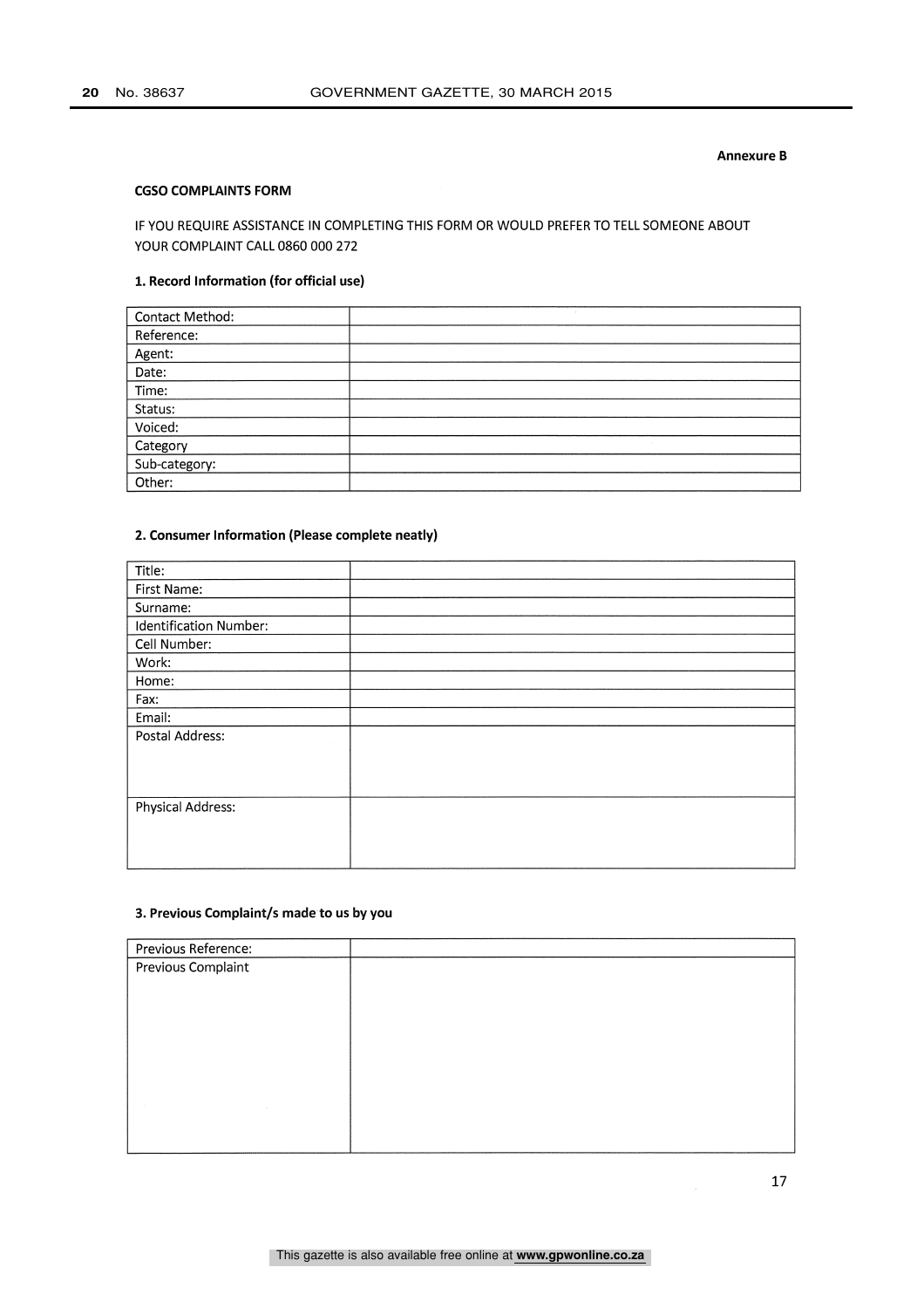# 4. Company/Participant Details

| Supplier Company: |  |
|-------------------|--|
| Company Address:  |  |
|                   |  |
|                   |  |
|                   |  |

# 5. Details of Complaint

| Details of Complaint:<br>(date of purchase/ agreement,<br>what was the transaction, what<br>went wrong and when did you<br>notice? |  |
|------------------------------------------------------------------------------------------------------------------------------------|--|
| Nature of Complaint:                                                                                                               |  |
| Products available for<br>collection/inspection                                                                                    |  |
| Details of steps taken by you to<br>resolve Complaint:                                                                             |  |

# 6. Documents

| List of documents relevant to the<br>Complaint (Fax or scan and send.<br>Do not send originals unless<br>requested) |  |
|---------------------------------------------------------------------------------------------------------------------|--|
|                                                                                                                     |  |
|                                                                                                                     |  |
|                                                                                                                     |  |

# 7. Miscellaneous

| What outcome to the complaint do<br>you hope to achieve? |  |
|----------------------------------------------------------|--|
|                                                          |  |